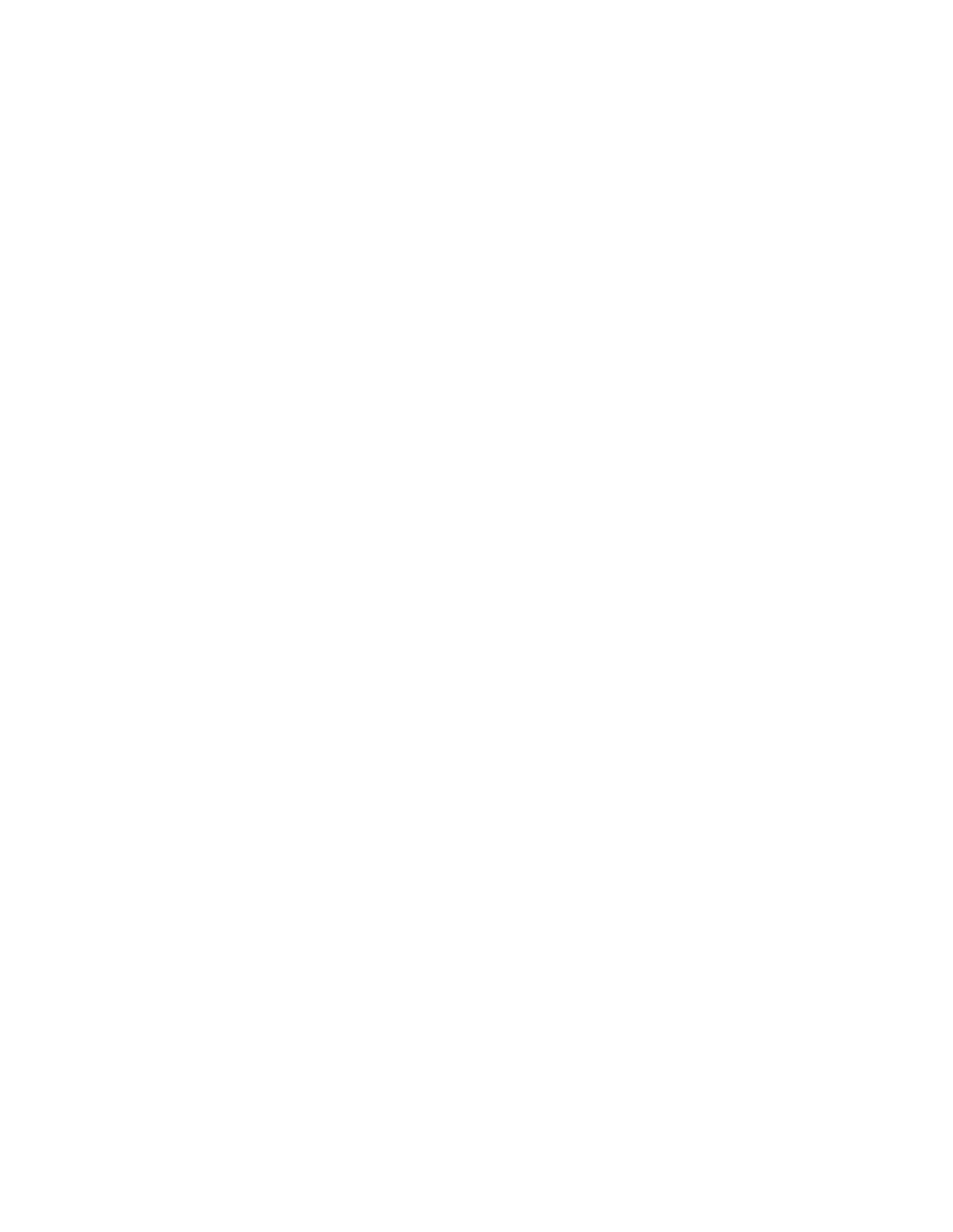# **CONTENTS**

| The Authorised Corporate Director and Investment Manager, Your Investments, Risk Profile, |                |
|-------------------------------------------------------------------------------------------|----------------|
|                                                                                           |                |
| Authorised Status, Structure of the Company, Investment Objective and Policy              | っ              |
|                                                                                           | 3              |
| Statement of the Authorised Corporate Director's Responsibilities, Director's Statement   | $\overline{A}$ |
|                                                                                           | 5              |
|                                                                                           | 8              |
|                                                                                           | 11             |
| Statement of Total Return, Statement of Change in Net Assets Attributable to Shareholders | 18             |
|                                                                                           | 19             |
|                                                                                           | 20             |
|                                                                                           | 21             |
|                                                                                           | 22             |

*Note: The Authorised Corporate Director's Report consists of 'Authorised Status', 'Structure of the Company' and 'Investment Objective and Policy' on page 2, 'Investment Review' as provided by the Investment Manager, on pages 5 to 7 and 'Directory' on page 22.*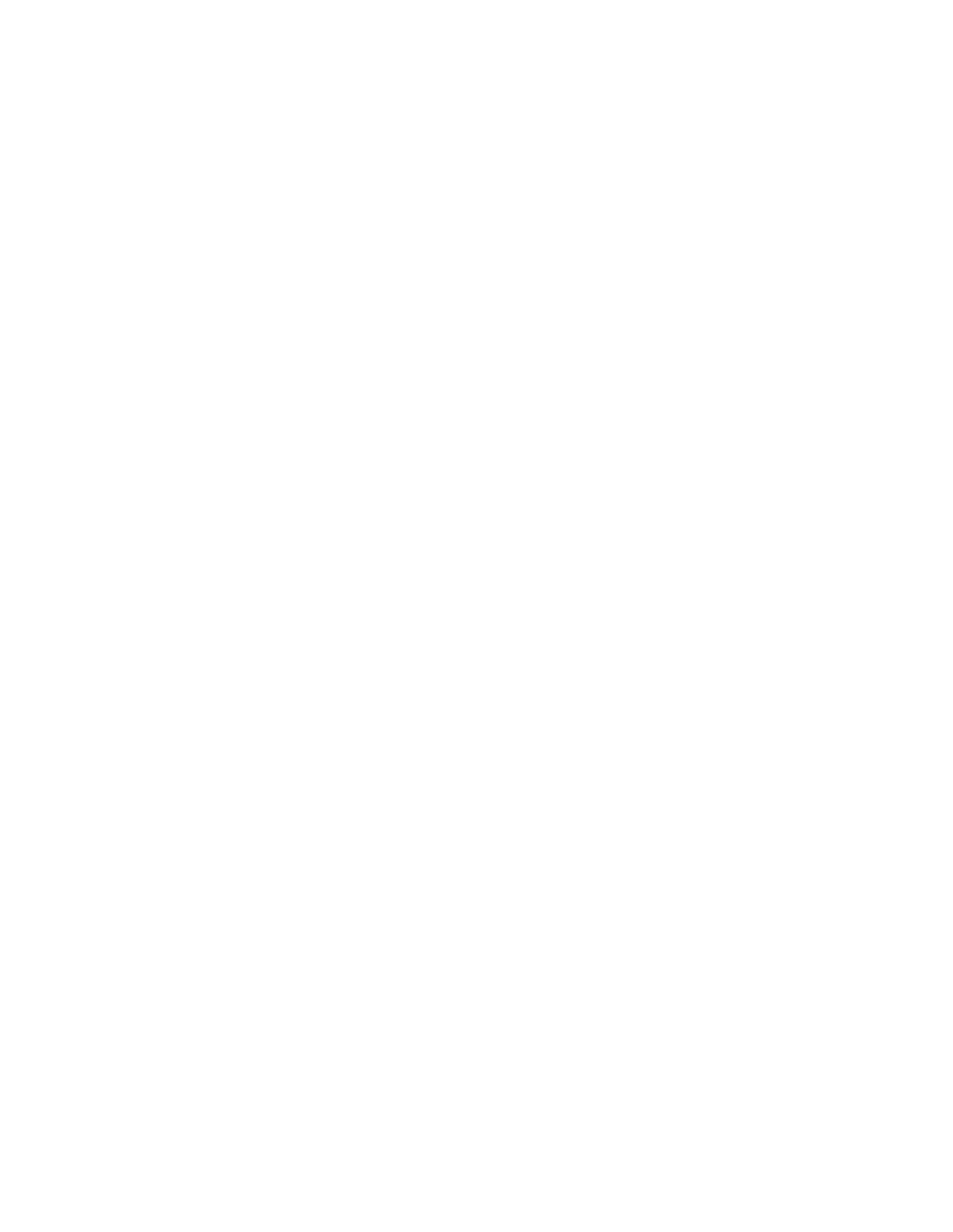# **THE AUTHORISED CORPORATE DIRECTOR AND INVESTMENT MANAGER**

The Authorised Corporate Director (the 'ACD') of Aptus Investment Fund (the 'Company') is T. Bailey Fund Services Limited ('TBFS'). Toscafund Asset Management LLP is the Investment Manager (the 'Investment Manager') of the Company.

Toscafund Asset Management LLP and T. Bailey Fund Services Limited are authorised and regulated by the Financial Conduct Authority.

Further information about Toscafund Asset Management LLP can be found a[t www.toscafund.com.](http://www.toscafund.com/)

## **YOUR INVESTMENTS**

You can buy or sell shares in the Company through your Financial Advisor. Alternatively, you can telephone the dealing line; 0115 988 8277, during normal office hours. Application forms can be requested in writing from the ACD, by calling the Client Services Team on the dealing line or by visiting www.tbaileyfs.co.uk/funds/aptus-investment-fund.

## **RISK PROFILE**

The value of investments may go down as well as up in response to general market conditions and the performance of the assets held. Investors may not get back the money which they invested.

There is no guarantee that the Fund will meet its stated objectives.

The Fund invests in global shares, with some regions being regarded as more risky. The movements of exchange rates may lead to further changes in the value of investments and the income from them.

Whilst the intention for using derivatives is to generate positive returns or to reduce risk, the outcome is not guaranteed and derivatives involve additional risk which could lead to significant losses.

There is a risk that any company providing services such as safe keeping of assets or acting as counterparty to derivatives may become insolvent, which may cause losses to the Fund.

## **SYNTHETIC RISK AND REWARD INDICATOR**

The Synthetic Risk and Reward Indicator demonstrates in a standard format where the Fund ranks in terms of its potential risk and reward. It is based on historical performance data, may change over time and may not be a reliable indication of the future risk profile of the Fund. The indicator uses a scale of 1 to 7. The higher the rank the greater the potential reward but the greater the risk of losing money. The lowest category does not mean a fund is a risk free investment.

The Fund is in risk category 6 because it will invest primarily in global financial services company shares, which have experienced high rises and falls in value in the past five years.

## **OTHER INFORMATION**

Full details of Aptus Investment Fund are set out in the Prospectus. This document provides investors with extensive information about the Fund including risks and expenses. A copy of the Prospectus is available on request from the ACD or can be found at [www.tbaileyfs.co.uk/funds/aptus-investment](http://www.tbaileyfs.co.uk/funds/aptus-investment-fund)[fund.](http://www.tbaileyfs.co.uk/funds/aptus-investment-fund) The Key Investor Information document and Supplementary Information document are also available at [www.tbaileyfs.co.uk/funds/aptus-investment-fund.](http://www.tbaileyfs.co.uk/funds/aptus-investment-fund)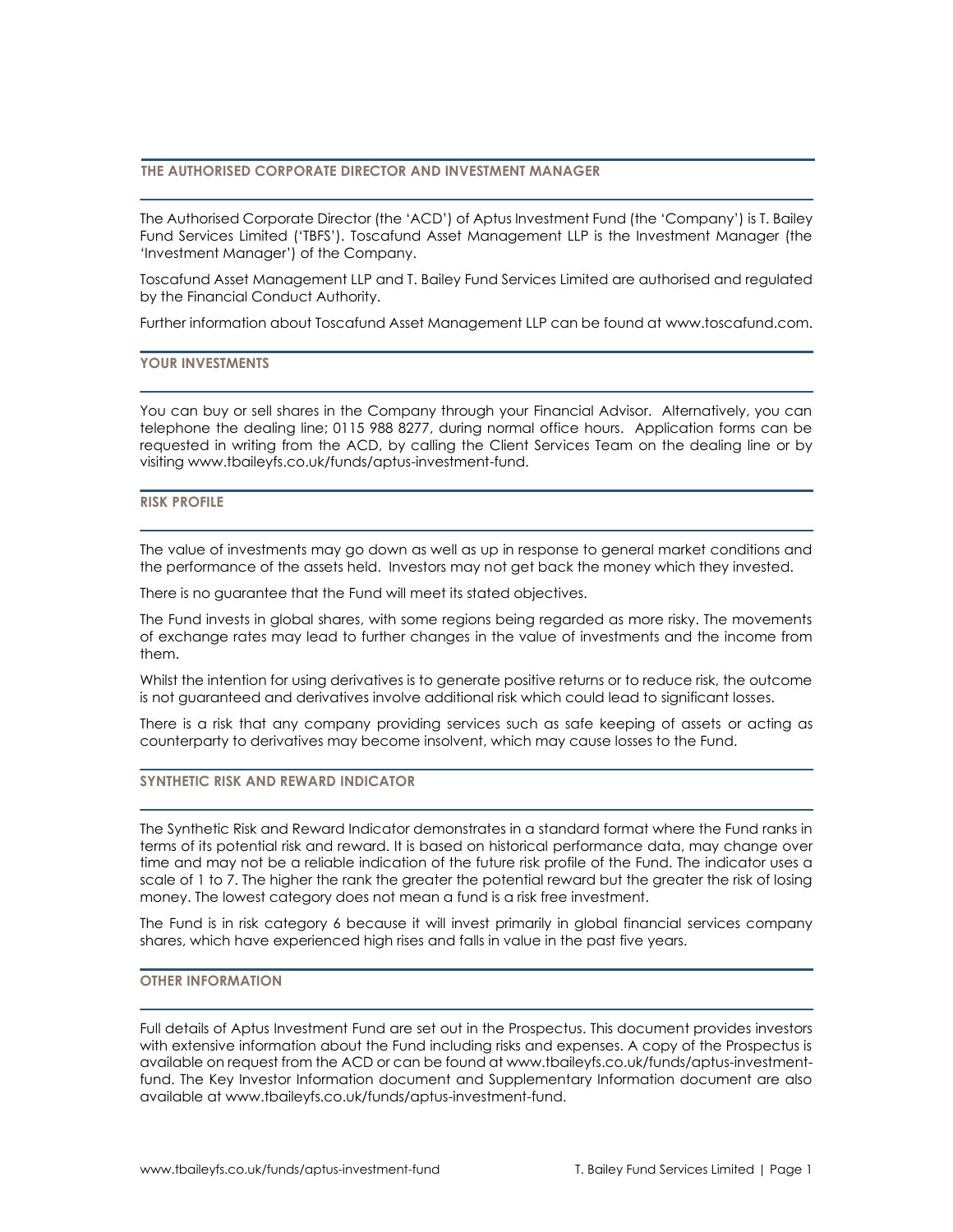# **AUTHORISED STATUS**

Aptus Investment Fund (the 'Company') is an investment company with variable capital incorporated in England and Wales under registered number IC000960 and authorised by the Financial Conduct Authority (the 'FCA') with effect from 18 October 2012. The Company has an unlimited duration.

Shareholders are not liable for the debts of the Company.

## **STRUCTURE OF THE COMPANY**

The Company is structured as an umbrella company, in that different sub-funds may be established from time to time by the ACD with the approval of the FCA. On the introduction of any new sub-fund or share class, a revised prospectus will be prepared setting out the relevant details of each sub-fund or share class.

The Company is compliant with the Protected Cell Regime for OEICS. Under the Protected Cell Regime, each sub-fund represents a segregated portfolio of assets and accordingly, the assets of the sub-fund belong exclusively to that sub-fund and shall not be used or made available to discharge (directly or indirectly) the liabilities of, or claims against, any other person or body, including any other sub-fund and shall not be available for any such purpose.

There is currently one sub-fund in existence; Aptus Global Financials Fund (the 'Fund').

The Company is a UCITS Scheme.

The assets of the Company and its sub-fund will be invested in accordance with the investment objective and investment policy of the Company and its sub-fund. Investment of the assets must comply with the Financial Conduct Authority's Collective Investment Schemes Sourcebook.

Subject to the above, the liabilities, expenses, costs and charges of the Company will be allocated between classes in accordance with the terms of issue of shares of those classes..

## **INVESTMENT OBJECTIVE AND POLICY**

The Fund aims to produce both capital and income growth over the long term (Rolling Periods of 5 years).

At least 70% of the Fund will be exposed directly or indirectly to shares of companies anywhere in the world, including emerging markets. At least 50% of the Fund's portfolio will be invested in a well diversified geographic spread of global financial services institutions such as banks and insurance companies.

The Fund may also invest in other types of transferable securities (including bonds such as contingent convertible bonds and other corporate bonds), money market instruments, deposits, cash and near cash. Up to 10% of the Fund may be invested in collective investment schemes (which may include those managed by the ACD and its associates).

The Fund may use derivatives (complex instruments) for investment purposes to achieve indirect exposure to equity securities. Derivatives may also be used to manage the Fund more efficiently, with the aim of reducing risk, reducing costs and/or to generate additional capital or income at proportionate risk (known as "Efficient Portfolio Management"). The Fund is actively managed and assets will be selected taking into account the Investment Manager's views on value and growth opportunities. These views will be formed following an analysis process which may include meetings with company management and/or industry bodies, analysing the quality of a company's earnings and challenging the consensus view held within the market about a company's prospects.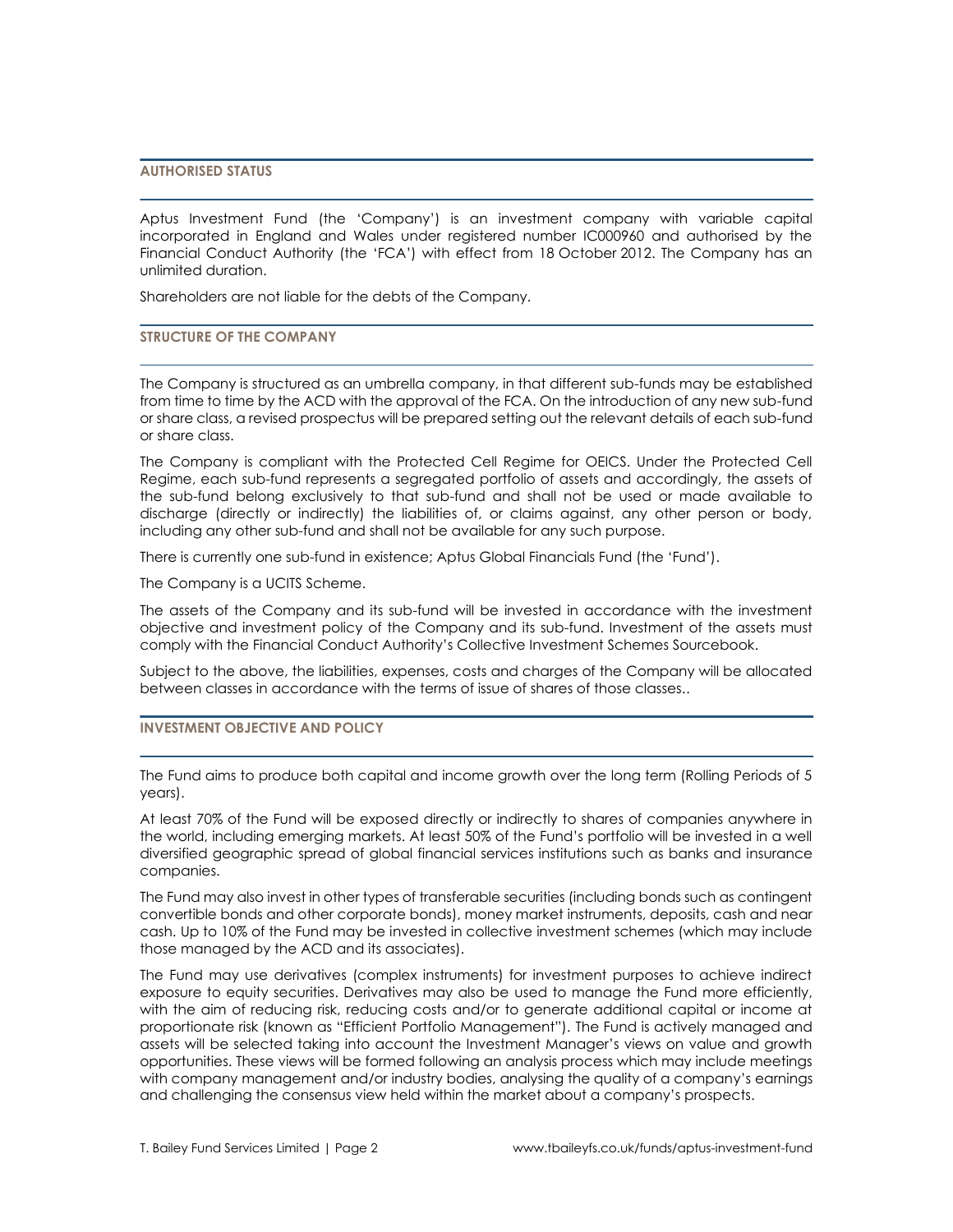## **ONGOING CHARGES FIGURE**

The Ongoing Charges Figure ('OCF') provides investors with a clearer picture of the total annual costs in running a Collective Investment Scheme. The OCF consists principally of the Annual Management Charge, but also includes the costs for other services paid in respect of Depositary, custody, FCA and audit fees. The OCFs, as calculated in accordance with ESMA guidelines, are disclosed as 'Operating charges (p.a.)' in the Summary of Fund Performance tables on pages 11 to 17.

**FUND BENCHMARKS**

Shareholders may wish to compare the performance of the Sub-fund against the MSCI ACWI/ Financials Index (GBP terms) (the "Index"). The stocks comprising the Index are aligned with the Subfund's objectives, and on that basis the Index is considered an appropriate performance comparator for the Subfund. Please note the Sub-fund is not constrained by or managed to the Index.

The MSCI ACWI/ Financials Index is a Comparator Benchmark of the Fund.

Shareholders may also wish to compare the Subfund's performance against other funds within the Investment Association's Global Equity Income Sector as that will give investors an indication of how the Sub-fund is performing compared with other funds that invest in global equities and have an income focus. As the sector aligns with the Subfund's asset allocation and income delivery objectives, it is considered that this is an appropriate comparator.

The IA Global Equity Income Sector is a Comparator Benchmark of the Fund.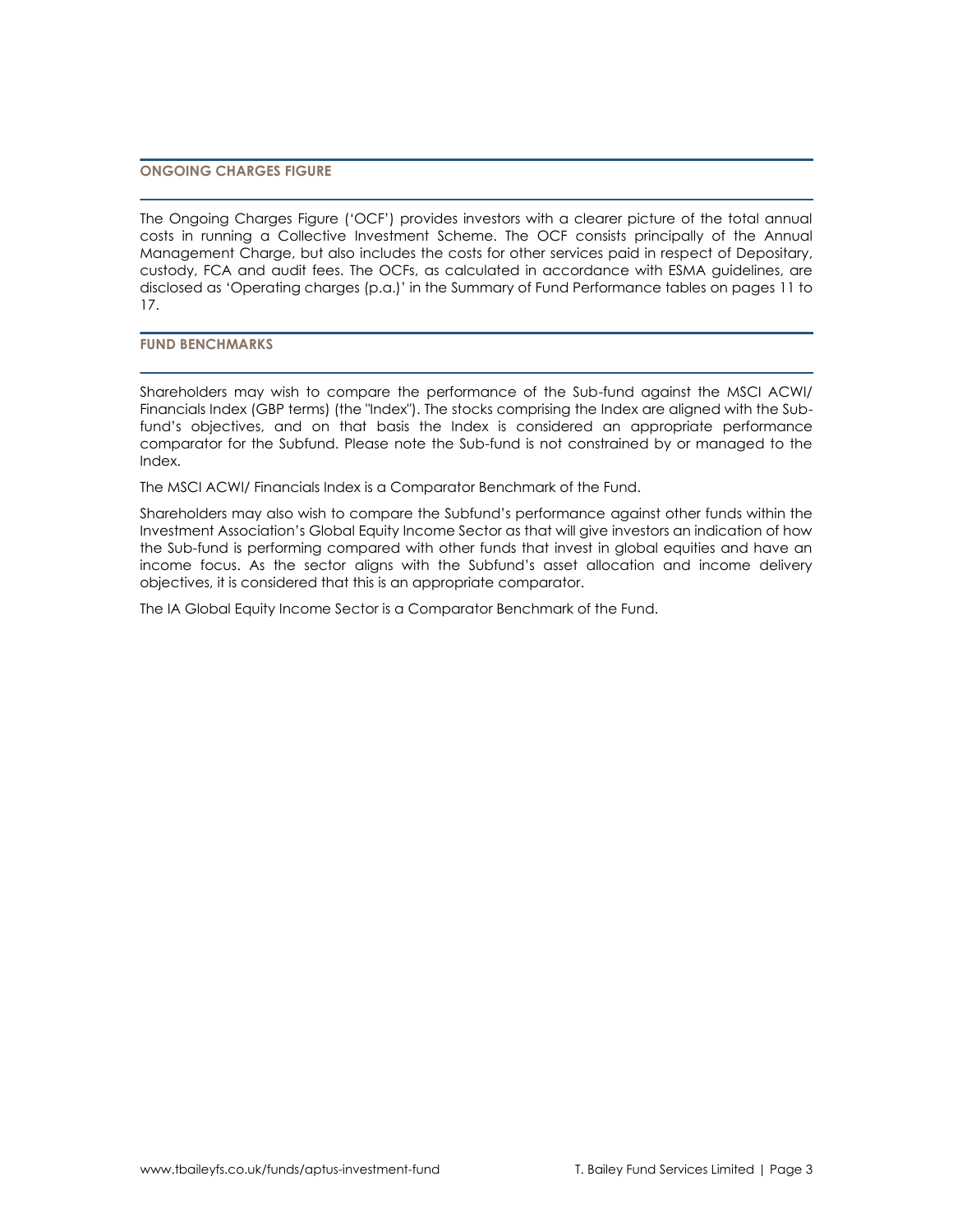# **STATEMENT OF THE AUTHORISED CORPORATE DIRECTOR'S RESPONSIBILITIES**

The Authorised Corporate Director (the 'ACD') of Aptus Investment Fund ('the Company') is responsible for preparing the Report and the Financial Statements in accordance with the Open-Ended Investment Companies Regulations 2001 ('the OEIC Regulations'), the Financial Conduct Authority's Collective Investment Schemes' Sourcebook ('COLL') and the Company's Instrument of Incorporation. The OEIC Regulations and COLL require the ACD to prepare financial statements for each accounting period which:

- are in accordance with United Kingdom Generally Accepted Accounting Practice ('United Kingdom Accounting Standards and applicable law'), including FRS 102 "The Financial Reporting Standard applicable in the UK and Republic of Ireland" and the Statement of Recommended Practice: "Financial Statements of UK Authorised Funds" issued by the Investment Association ('IA SORP') in May 2014; and
- give a true and fair view of the financial position of the Company as at the end of that period and the net revenue or expense and the net capital gains or losses on the property of the Company for that period.

In preparing the financial statements, the ACD is required to:

- select suitable accounting policies and then apply them consistently;
- make judgments and estimates that are reasonable and prudent;
- state whether applicable United Kingdom Accounting Standards and the IA SORP have been followed, subject to any material departures disclosed and explained in the financial statements; and
- prepare the financial statements on the going concern basis unless it is inappropriate to presume that the Company will continue in operation.

The ACD is responsible for keeping adequate accounting records that disclose with reasonable accuracy at any time the financial position of the Company and enable them to ensure that the financial statements comply with the applicable IA SORP and United Kingdom Accounting Standards and applicable law. The ACD is also responsible for the system of internal controls, for safeguarding the assets of the Company and for taking reasonable steps for the prevention and detection of fraud and other irregularities.

# **DIRECTORS' STATEMENT**

In accordance with COLL 4.5.8BR, the Report and the Financial Statements were approved by the board of directors of the ACD of the Company and authorised for issue on 27 August 2021. The Directors are of the opinion that it is appropriate to continue to adopt the going concern basis in the preparation of the financial statements as the assets of the Company and its sub-fund consist predominantly of readily realisable securities and accordingly the Company has adequate resources to continue in operational existence for at least the next twelve months from the approval of these financial statements.

**Gavin Padbury, Chief Operations Officer Rachel Elliott, Chief Financial Officer T. Bailey Fund Services Limited T. Bailey Fund Services Limited Nottingham, United Kingdom Nottingham, United Kingdom 27 August 2021 27 August 2021**

T. Bailey Fund Services Limited | Page 4 www.tbaileyfs.co.uk/funds/aptus-investment-fund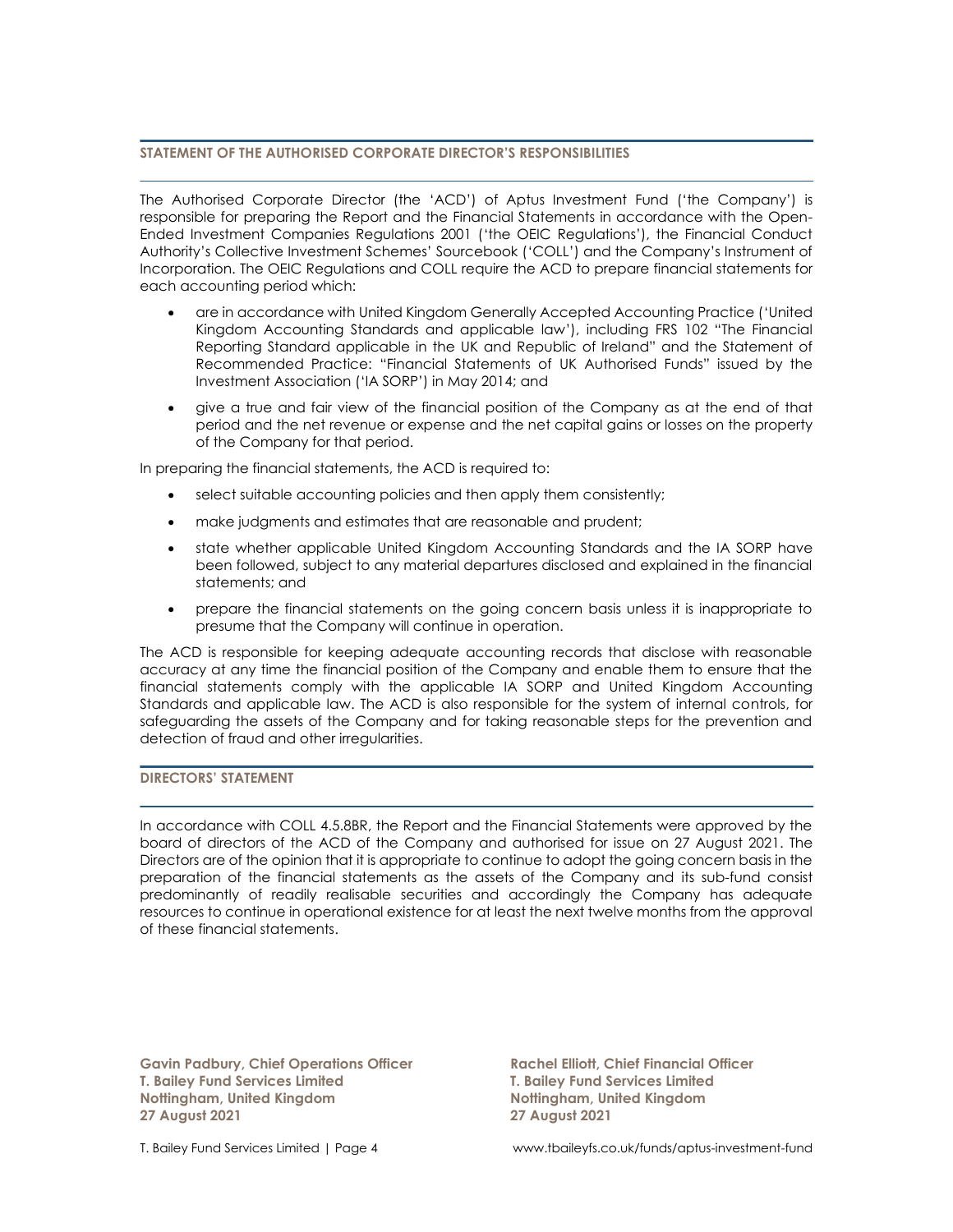## **INVESTMENT REVIEW**

#### **Performance**

|                                                           | Cumulative returns for the periods ended 30 June 2021 |                |              | (%)            |
|-----------------------------------------------------------|-------------------------------------------------------|----------------|--------------|----------------|
|                                                           | 6 months                                              | 1 year         | 3 years      | 5 years        |
| A Sterling Income<br><b>B</b> Sterling Income             | 20.90<br>20.45                                        | 56.22<br>55.32 | 8.23<br>7.03 | 76.38<br>73.54 |
| A Sterling Accumulation<br><b>B Sterling Accumulation</b> | 20.98<br>20.65                                        | 56.22<br>55.59 | 8.28<br>7.23 | 75.67<br>73.87 |
| <b>MSCI ACWI Financials*</b>                              | 17.11                                                 | 33.17          | 21.12        | 71.16          |
| IA Global Equity Income*                                  | 10.00                                                 | 21.15          | 27.98        | 58.01          |

\* *Comparator Benchmarks.*

*Source: Financial Express. Total return, bid to bid. Sterling terms.*

Past performance is not a reliable indicator of future results. Investors are reminded that the price of *shares and the revenue derived from them is not guaranteed and may go down as well as up.*

### **Overview**

This report covers the period from 1st January to 30th June 2021. Over the period, the Fund reported a gain of 20.45% (B Income shares). This is clearly a pleasing outcome and comfortably ahead of both the MSCI ACWI Financials and AI Global Equity Income benchmarks.

On the income front we declared an interim dividend of 4.6p (B Income Shares). This is an increase on 2020 (4.42p) but still much reduced on 2019 (8.66p), reflecting regulatory and governmental pressure on banks and insurance companies not to pay dividends as a result of the pandemic. We believe that this hiatus in the income paying potential of the financials universe is now behind us, with regulators in most jurisdictions having confirmed that banks may now reward shareholders with capital returns. We will reflect on this further in the outlook section but it surely means a higher payout for H2 2021 and a significantly higher interim dividend in 2022.

The Fund's top 10 contributors to performance spanned 7 different geographies and 5 different subsectors of the broad financials universe. These have contributed between 220 and 70 basis points each, and reflect the deliberately diversified nature of the Fund and the wealth of alpha opportunities generally on offer in our chosen sphere. Detractors were generally much smaller, the one exception being an Indian position where worries around the impact of the rapid escalation of the Indian C-19 variant overwhelmed strong earnings momentum. We remain convinced of the long term attractiveness of the Indian consumer finance market and the ability of the management team to execute and have therefore retained the position.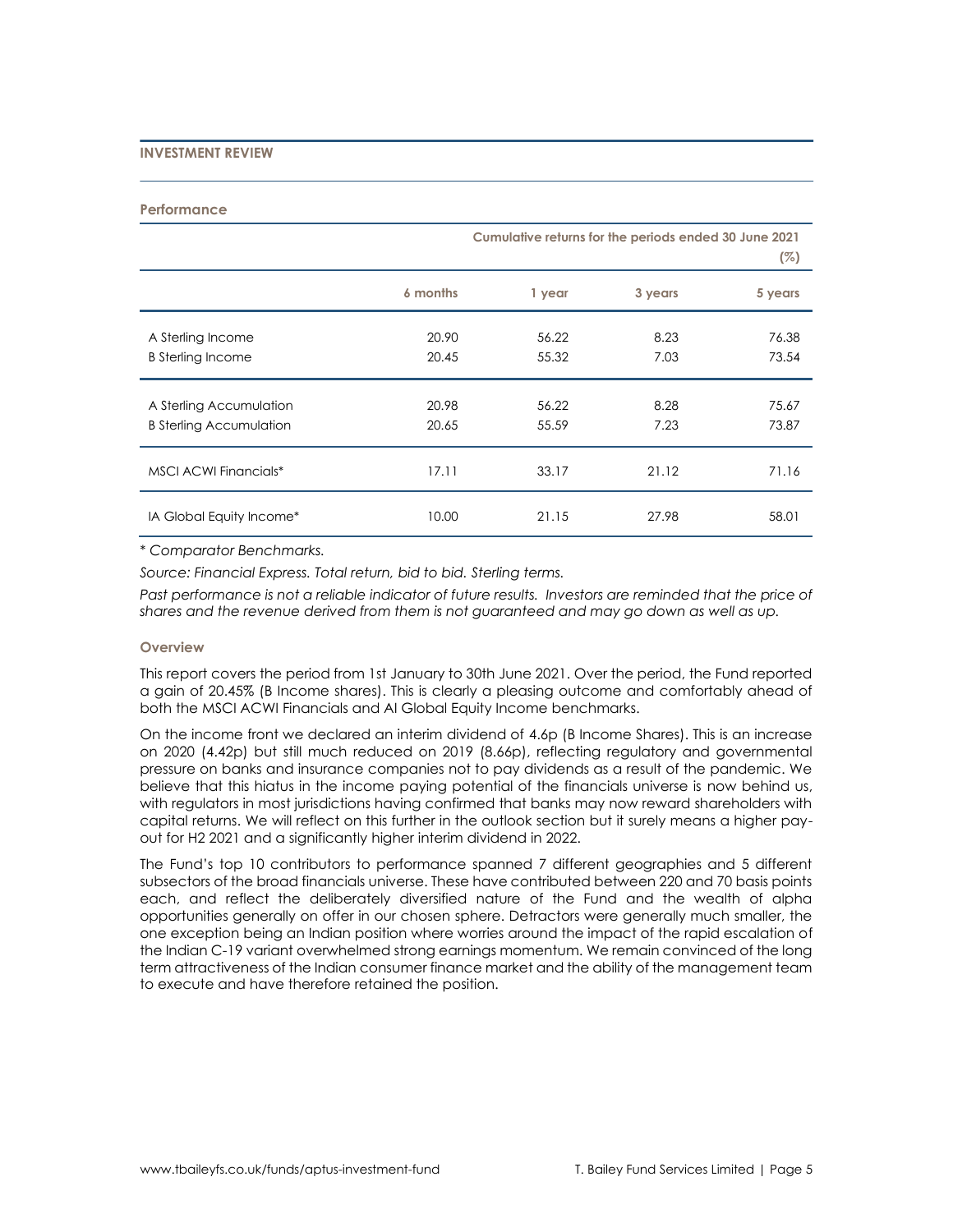## **INVESTMENT REVIEW (CONTINUED)**

In contrast to 2020, this year has been about maintaining a consistent narrative, albeit under constant monitoring and with occasional small adjustments. Central to the thesis has been a belief in "reopening, recovery and rebalancing". Behind reopening and recovery are a combination of effective vaccine roll outs, Central Bank economic policy, broad government support and societal behaviour. Rebalancing is somewhat more nuanced but with valuation differentials between value and growth at all-time highs towards the end of 2020 and strong relative earnings momentum in favour of financials, this has been a strong if contentious driver of performance.

Against this backdrop it should come as no surprise that the Fund's banking exposure, rebuilt in Q4 2020, remained a key feature. In addition to the macro drivers listed above, management action has continued to contribute to performance with costs under control and balance sheets strengthened through retained earnings in the absence of being able to return capital to shareholders.

Away from banking, considerable value has been added in real estate, asset management and life assurance. In all cases, the team's focus on fundamental analysis, in areas where generalists often struggle with the complexity of financials, has allowed the portfolio manager to appropriately size these positions.

| Sector                            | Asset allocation as at<br>30 June 2021<br>(%) | Asset allocation as at<br>31 December 2020<br>(%) |
|-----------------------------------|-----------------------------------------------|---------------------------------------------------|
| <b>Bonds</b>                      | 2.5                                           | 7.2                                               |
| Equities                          | 95.5                                          | 92.5                                              |
| <b>Forward Currency Contracts</b> | (0.3)                                         | 0.2                                               |
| Cash and Other                    | 2.3                                           | 0.1                                               |
| <b>Total</b>                      | 100.0                                         | 100.0                                             |

The asset allocations as at the period end are shown below:

The full list of holdings as at the period end is shown in the Portfolio Statement on pages 8 to 10.

## **Outlook**

Looking forward we are encouraged on many fronts. Our discussions with investors are increasingly engaging and whilst financials remains a controversial part of the market, interest in the Fund has picked up markedly. That said, many investors remain structurally underweight in the area leaving plenty of scope for conversion and new capital to be invested.

Our bank exposure remains the single largest theme within the portfolio. Despite relatively strong performance, valuations remain highly attractive, reflecting not just the starting point at the beginning of the year, but also the earnings momentum. As we progress through H2 we will be looking for a continuation of this trend, along with external catalysts, most notably the results of the Bank of England and ECB stress tests following July's announcements allowing banks to return capital to shareholders through dividends and buybacks. We strongly believe that we will return to a more normal regime in the autumn, with some of these returns potentially reaching 20% of the bank's market capitalisation over the coming year. Relatively recent history (2012 in the US and 2014 in Europe) contains helpful pointers to the likely impact of dividend resumptions as even the most sceptical of investors are forced to re-evaluate the space with dividend yields in the high single / low double digit range.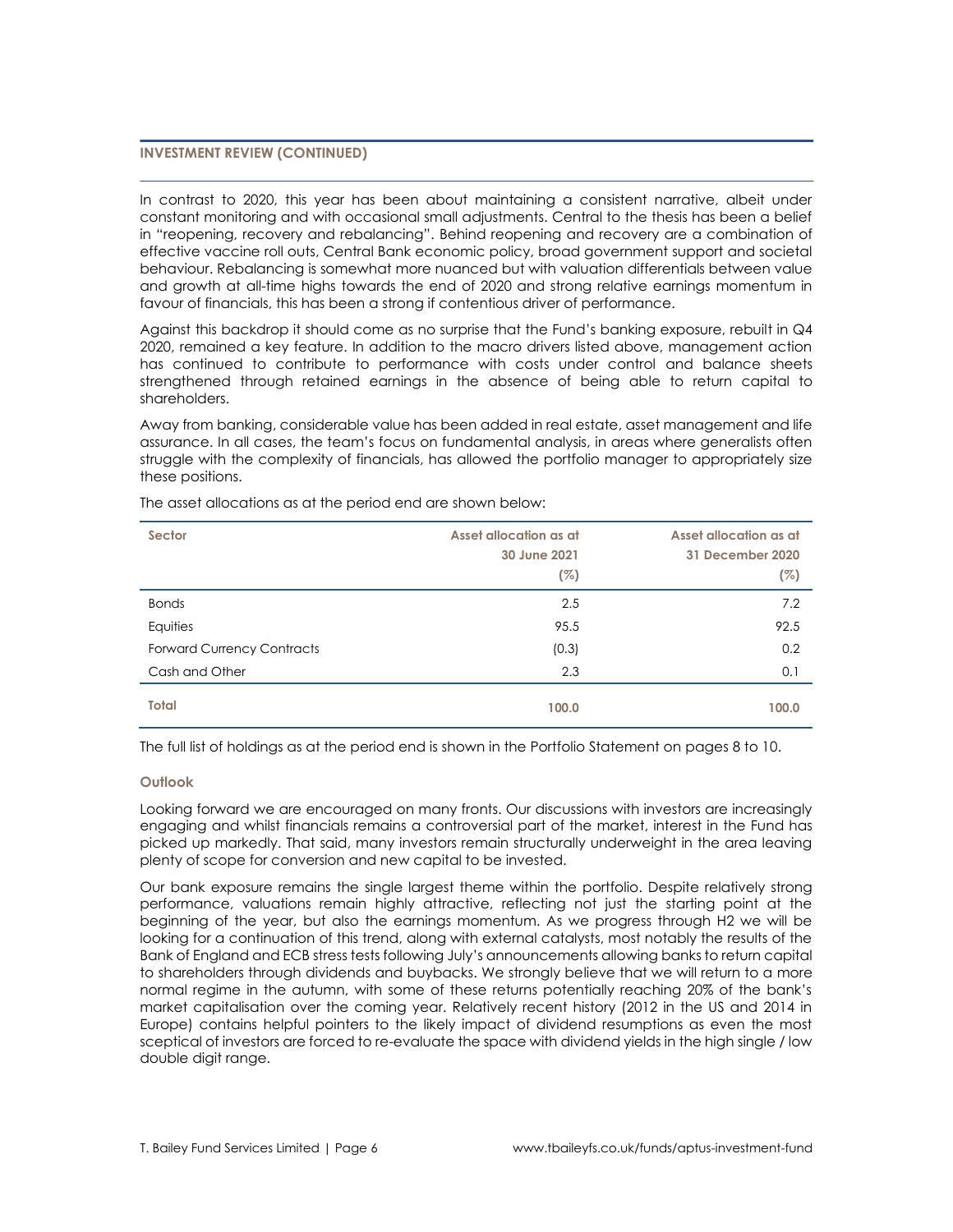# **INVESTMENT REVIEW (CONTINUED)**

Continuing with our bank exposure, we think that M&A will be a likely feature of H2 2021. There is clear support from governments and regulators for consolidation that drives up returns, strengthens balance sheets and allows for investment in new technologies. The Fund benefited from this nascent theme last year with Credit Agricole's acquisition of Creval and we feel conditions are ripe for this to accelerate.

Away from banking, the Fund offers much within its remit. Two of largest exposures are specialist real estate plays, namely IWG and A-Living. The former remains the global leader in co-working offices and, despite obvious issues with C-19 in the near-term, it is adding customers at pace as they appreciate the flexibility on offer. The latter is a Chinese property management company with structural growth drivers and an undemanding valuation, particularly after the recent pull-back in the Chinese market. Other sizeable exposure exists in life assurance, asset management and speciality financials.

In conclusion, we are encouraged by H1 and very much looking forward to H2. Much of our thesis for H1 held true and expectations were even exceeded in places (despite the inevitable exceptions). Many of the catalysts that we expected in 2021 were always scheduled for H2 giving us confidence that the strong performance will continue. This said, we remain diligent to the potential for disappointment, with the inflation debate uppermost in our minds. This carries benefits and potential pitfalls for financials but with the space still firmly in the contrarian camp for many we still feel the risks are to the upside. We would like to thank existing investors for their support and look forward to welcoming new investors to the Fund over the coming months.

**Johnny de la Hey Fund Manager Toscafund Asset Management LLP London, United Kingdom 27 August 2021**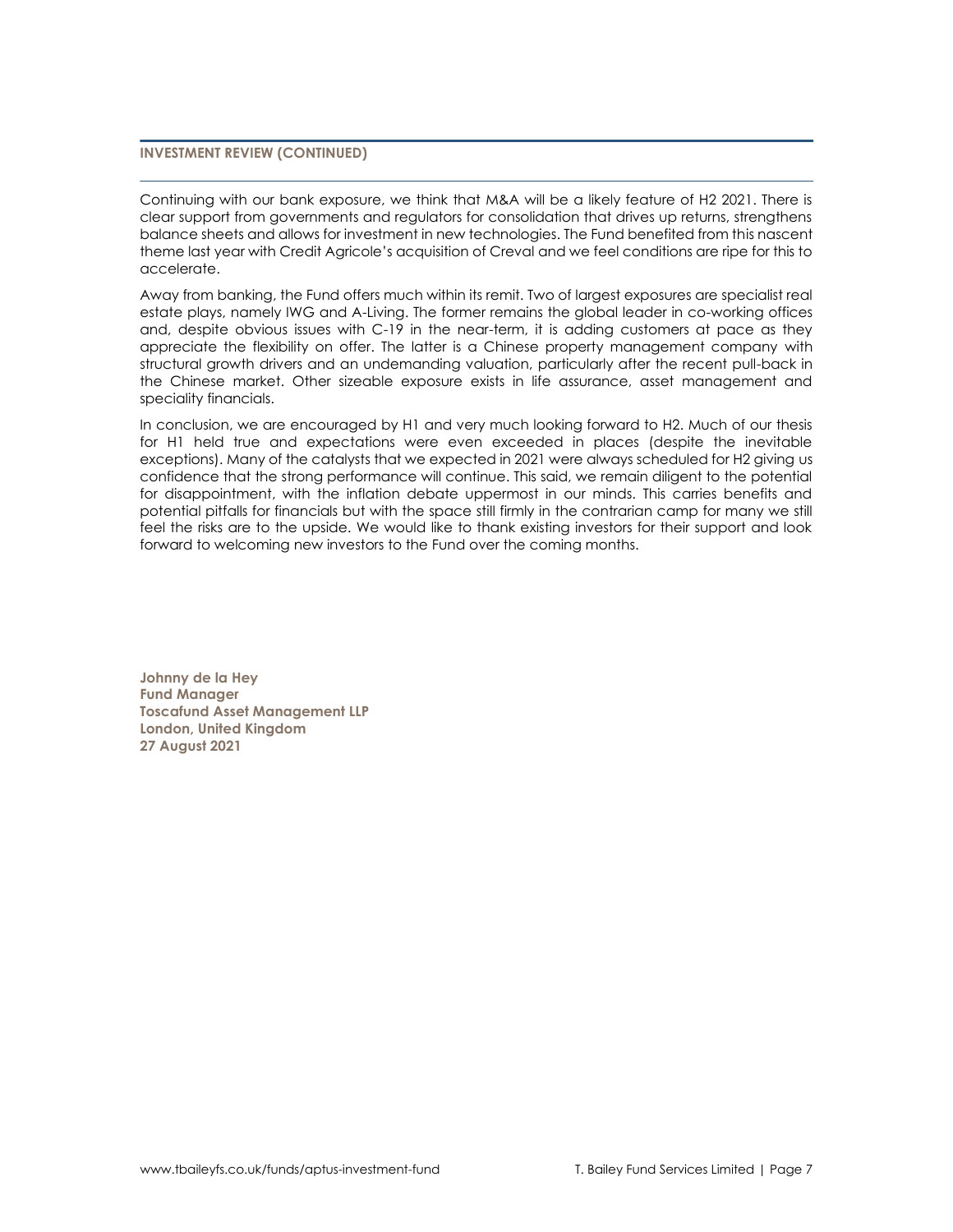| <b>PORTFOLIO STATEMENT</b><br>As at 30 June 2021 |                                           |                   |              |
|--------------------------------------------------|-------------------------------------------|-------------------|--------------|
|                                                  |                                           |                   |              |
|                                                  |                                           |                   | Percentage   |
| <b>Holding or</b>                                |                                           | <b>Bid market</b> | of total net |
| nominal value                                    |                                           | value             | assets       |
| of positions                                     |                                           | £                 | $\%$         |
|                                                  | <b>Bonds</b>                              |                   |              |
|                                                  | $(2.5\%; 31.12.20 - 7.2\%)$               |                   |              |
|                                                  | 2,000,000 Bank of Cyprus 12.5% 19/12/2023 | 1,879,361         | 2.5          |
|                                                  |                                           | 1,879,361         | 2.5          |
|                                                  | <b>Equities</b>                           |                   |              |
|                                                  | $(95.5\%; 31.12.20 - 92.5\%)$             |                   |              |
|                                                  | 60.000 Addiko Bank                        | 708,276           | 0.9          |
|                                                  | 900,000 A-living Services                 | 3,224,362         | 4.3          |
|                                                  | 90.000 Allfunds                           | 1,134,117         | 1.5          |
|                                                  | 1,500,000 Aoyuan Healthy Life             | 813,088           | 1.1          |
|                                                  | 55,000 Apartment Income REIT              | 1,890,326         | 2.5          |
|                                                  | 425,000 Banca Farmafactoring Banking      | 3,074,025         | 4.1          |
|                                                  | 3,500,000 Banco de Sabadell               | 1,724,760         | 2.3          |
|                                                  | 60,000 BAWAG                              | 2,311,813         | 3.0          |
|                                                  | 2,500,000 Bank Of Baroda                  | 2,085,000         | 2.6          |
| 1,050,000 Barclays                               |                                           | 1,796,550         | 2.4          |
|                                                  | 850,000 BPER Banca                        | 1,337,611         | 1.8          |
|                                                  | 70,000 BrightSphere Investment            | 1,186,449         | 1.6          |
|                                                  | 45,000 BRP Group                          | 869,022           | 1.1          |
|                                                  | 275,000 Commerzbank                       | 1,411,830         | 1.9          |
|                                                  | 602,154 Dhani Services                    | 1,039,763         | 1.4          |
|                                                  | 297,846 Dhani Services (Partly Paid)      | 240,596           | 0.3          |
|                                                  | 15,000 Euronext                           | 1,178,958         | 1.6          |
|                                                  | 110,000 Global Medical REIT               | 1,175,725         | 1.5          |
|                                                  | 300,000 Indiabulls Real Estate            | 757,882           | 1.0          |
|                                                  | 80,000 ING Groep                          | 765,110           | 1.0          |
| 1,050,000 IWG                                    |                                           | 3,154,200         | 4.2          |
|                                                  | 1,750,000 Just Group                      | 1,631,000         | 2.2          |
|                                                  | 300,000 Lancashire Holdings               | 1,837,500         | 2.4          |
|                                                  | 7,250,000 Liberbank                       | 1,927,026         | 2.5          |
|                                                  | 650,000 M&G Prudential                    | 1,487,200         | 2.0          |
|                                                  | 25,000 Morgan Stanley                     | 1,660,326         | 2.2          |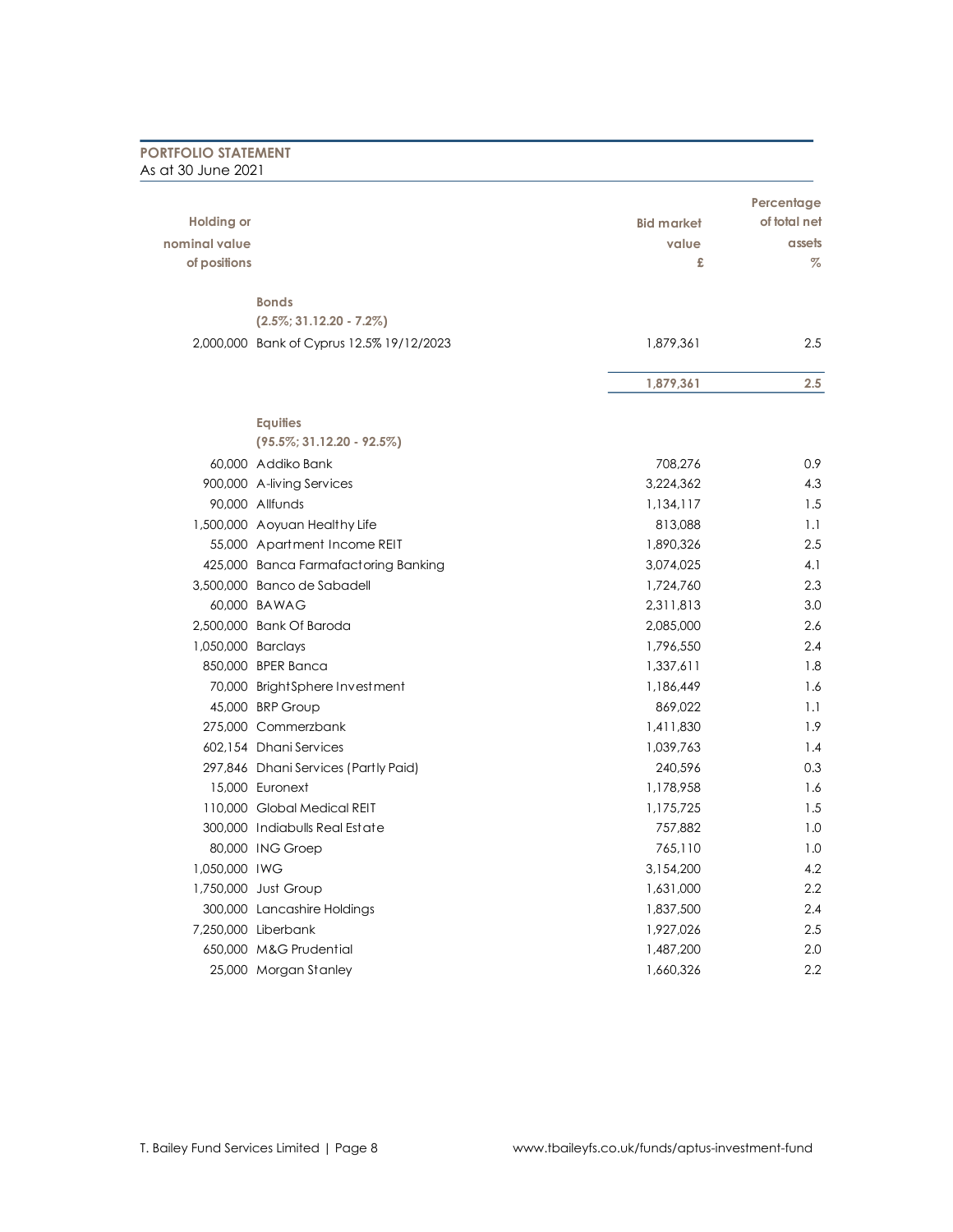| <b>PORTFOLIO STATEMENT (CONTINUED)</b> |  |
|----------------------------------------|--|
| As at 30 June 2021                     |  |

|                        |                                                                |                   | Percentage                 |
|------------------------|----------------------------------------------------------------|-------------------|----------------------------|
| <b>Holding or</b>      |                                                                | <b>Bid market</b> | of total net               |
| nominal value          |                                                                | value             | assets                     |
| of positions           |                                                                | £                 | $\%$                       |
|                        |                                                                |                   |                            |
|                        | <b>Equities (continued)</b>                                    |                   |                            |
| 1,125,000 NatWest      |                                                                | 2,284,875         | 3.0                        |
|                        | 195,000 Nordea Bank                                            | 1,572,644         | 2.1                        |
| 30,000 Nuvei           |                                                                | 1,770,426         | 2.3                        |
| 575,000 OSB            |                                                                | 2,666,850         | 3.5                        |
|                        | 17,500 OTP Bank                                                | 683,941           | 0.9                        |
|                        | 6,500 PayPal                                                   | 1,372,301         | 1.8                        |
|                        | 450,000 Provident Financial                                    | 1,044,000         | 1.4                        |
|                        | 100,000 Prudential                                             | 1,373,000         | 1.8                        |
|                        | 46,750 Raiffeisen Bank International                           | 765,387           | 1.0                        |
| 65,000 Scor            |                                                                | 1.495.536         | 2.0                        |
|                        | 125,000 Sculptor Capital Management                            | 2,226,449         | 2.9                        |
|                        | 9,000 Signature Bank                                           | 1,601,413         | 2.1                        |
|                        | 140,000 Societe Generale                                       | 2,986,779         | 3.9                        |
|                        | 25,000 TCS Group                                               | 1,584,058         | 2.1                        |
|                        | 220,000 Unicredit                                              | 1,878,726         | 2.5                        |
| 175,000 Vistry         |                                                                | 2,058,000         | 2.7                        |
| 2,400,000,000 VTB Bank |                                                                | 1,152,785         | 1.5                        |
|                        | 45,000 Wells Fargo                                             | 1,476,522         | 1.9                        |
|                        | 30,000 Worldline                                               | 2,032,624         | 2.7                        |
|                        |                                                                |                   |                            |
|                        |                                                                | 72,448,831        | 95.5                       |
|                        |                                                                |                   |                            |
| <b>Holding or</b>      |                                                                | <b>Unrealised</b> | Percentage<br>of total net |
| nominal value          |                                                                | gain/(loss)       | assets                     |
|                        |                                                                | value             |                            |
| of positions           |                                                                | £                 | %                          |
|                        | <b>Forward Currency Contracts</b>                              |                   |                            |
|                        | $(-0.3\%; 31.12.20 - 0.2\%)$                                   |                   |                            |
|                        | AUD 219,000 Forward FX AUD v \$165,827 (expires 24.08.21)*     | (742)             | 0.0                        |
|                        | CHF 2,629,013 Forward FX CHF v £2,065,594 (expires 25.08.21)*  | (162)             | 0.0                        |
|                        | €800,000 Forward FX EUR v £688,638 (expires 24.08.21)          | 227               | 0.0                        |
|                        | £6,269,924 Forward FX GBP v \$8,900,000 (expires 25.08.21)*    | (160, 871)        | (0.2)                      |
|                        | £1,803,168 Forward FX GBP v HKD 19,867,192 (expires 25.08.21)* | (45, 136)         | (0.1)                      |
|                        | £1,807,919 Forward FX GBP v €2,100,000 (expires 24.08.21)*     | (353)             | 0.0                        |
|                        | £1,184,455 Forward FX GBP v CAD 2,022,904 (expires 24.08.21)   | 4,444             | 0.0                        |
|                        | £670,185 Forward FX GBP v \$950,000 (expires 24.08.21)*        | (16, 249)         | 0.0                        |
|                        | £932,687 Forward FX GBP v SEK 10,936,016 (expires 24.08.21)    | 4,293             | 0.0                        |
|                        | £1,646,088 Forward FX GBP v HKD 18,104,473 (expires 24.08.21)* | (38, 224)         | 0.0                        |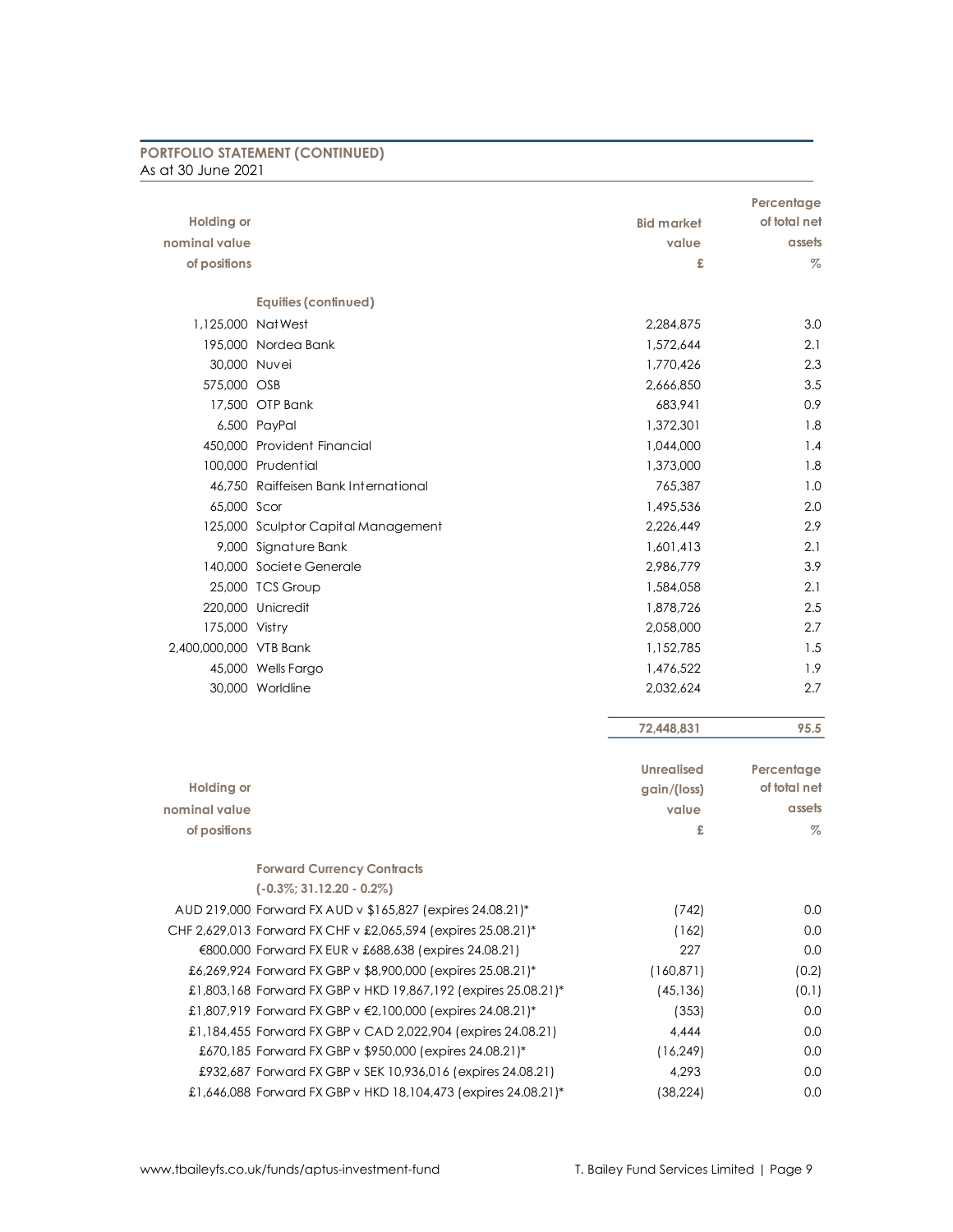# **PORTFOLIO STATEMENT (CONTINUED)** As at 30 June 2021

| <b>Holding or</b><br>nominal value<br>of positions                | <b>Unrealised</b><br>gain/(loss)<br>value<br>£ | Percentage<br>of total net<br>assets<br>$\%$ |
|-------------------------------------------------------------------|------------------------------------------------|----------------------------------------------|
| <b>Forward Currency Contracts (continued)</b>                     |                                                |                                              |
| \$1,500,000 Forward FX USD v £1,072,844 (expires 24.08.21)        | 11,000                                         | 0.0                                          |
| \$1,803,290 Forward FX USD v RUB 131,000,000 (expires 15.09.21)** | 16,134                                         | 0.0                                          |
| \$1,597,185 Forward FX USD v INR 118,000,000 (expires 15.09.21)** | 16,713                                         | 0.0                                          |
|                                                                   | (208, 926)                                     | (0.3)                                        |
| Portfolio of investments                                          | 74,119,266                                     | 97.7                                         |
| Net other assets                                                  | 1,707,552                                      | 2.3                                          |
| <b>Total net assets</b>                                           | 75,826,818                                     | 100.0                                        |

*\* Disclosed as investment liabilities in the balance sheet.*

*\*\* Spot Contracts*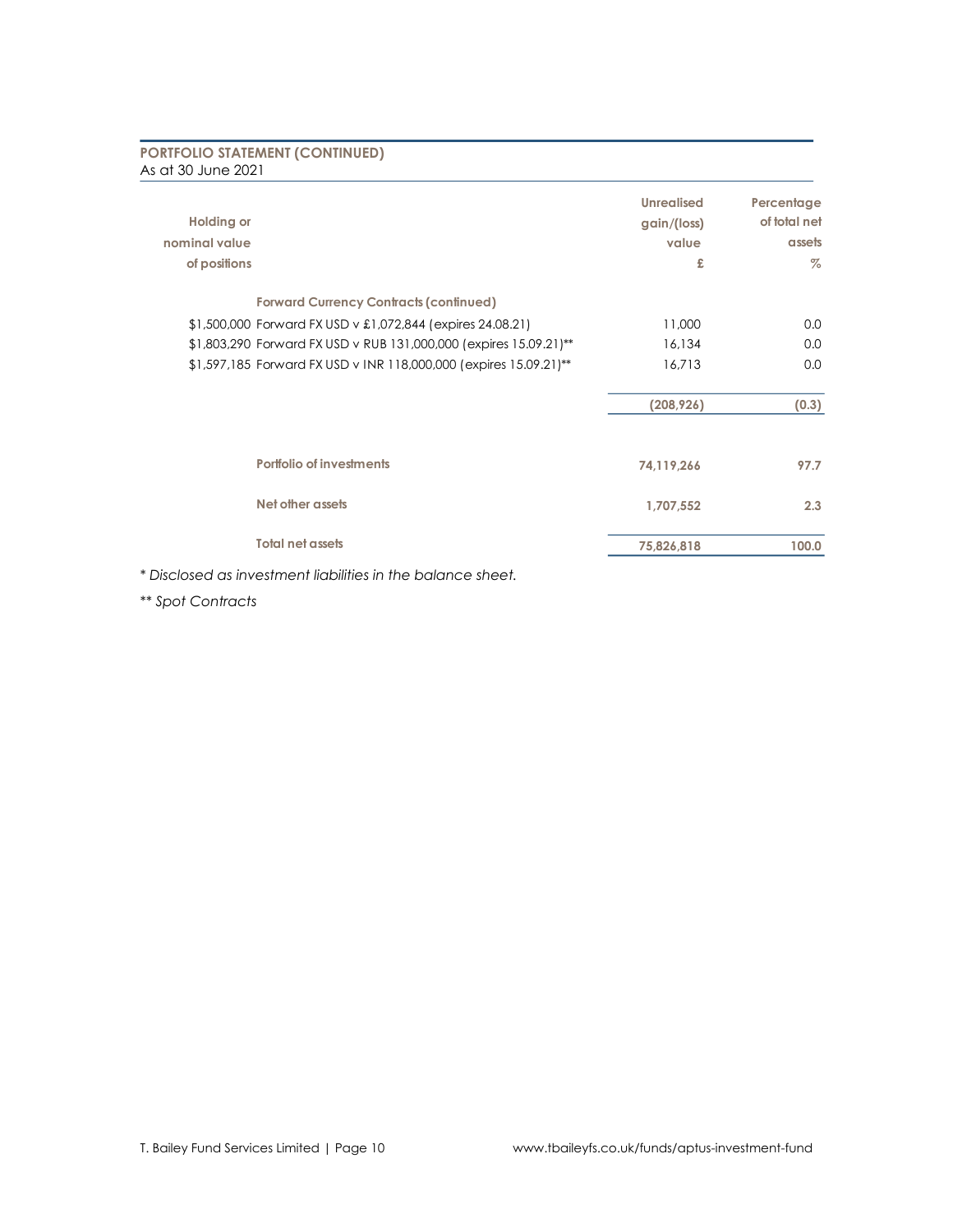## **SUMMARY OF FUND PERFORMANCE**

| A Income Shares                                                     | 1 Jan 2021 to<br>30 Jun 2021<br>(pence per share) | 1 Jan 2020 to<br>31 Dec 2020<br>(pence per share) | 1 Jan 2019 to<br>31 Dec 2019<br>(pence per share) | 1 Jan 2018 to<br>31 Dec 2018<br>(pence per share) |
|---------------------------------------------------------------------|---------------------------------------------------|---------------------------------------------------|---------------------------------------------------|---------------------------------------------------|
| Change in net assets per share<br>Opening net asset value per share | 209.94                                            | 216.74                                            | 212.65                                            | 271.80                                            |
| Return before operating charges*<br>Operating charges               | 45.31<br>(1.16)                                   | 2.13<br>(2.63)                                    | 17.11<br>(2.66)                                   | (44.41)<br>(2.56)                                 |
| Return after operating charges*                                     | 44.15                                             | (0.50)                                            | 14.45                                             | (46.97)                                           |
| Distributions on income shares                                      | (3.65)                                            | (6.30)                                            | (10.36)                                           | (12.18)                                           |
| Closing net asset value per share                                   | 250.44                                            | 209.94                                            | 216.74                                            | 212.65                                            |
| * after direct transaction costs of:                                | 0.53                                              | 1.03                                              | 1.08                                              | 0.96                                              |
| Performance                                                         |                                                   |                                                   |                                                   |                                                   |
| Return after charges                                                | 21.03%                                            | $(0.23)\%$                                        | 6.80%                                             | $(17.28)\%$                                       |
| Other information                                                   |                                                   |                                                   |                                                   |                                                   |
| Closing net asset value                                             | £22,213,835                                       | £19,877,128                                       | £39,643,038                                       | £145,661,990                                      |
| Closing number of shares                                            | 8,869,851                                         | 9,467,865                                         | 18,290,787                                        | 68,498,022                                        |
| Operating charges (p.a.)                                            | 0.99%                                             | 1.22%                                             | 1.23%                                             | 1.14%                                             |
| Direct transaction costs (p.a.)                                     | 0.45%                                             | 0.55%                                             | 0.50%                                             | 0.38%                                             |
| <b>Prices</b>                                                       |                                                   |                                                   |                                                   |                                                   |
| Highest published share price                                       | 260.85                                            | 240.84                                            | 232.12                                            | 287.12                                            |
| Lowest published share price                                        | 203.12                                            | 128.44                                            | 195.81                                            | 212.50                                            |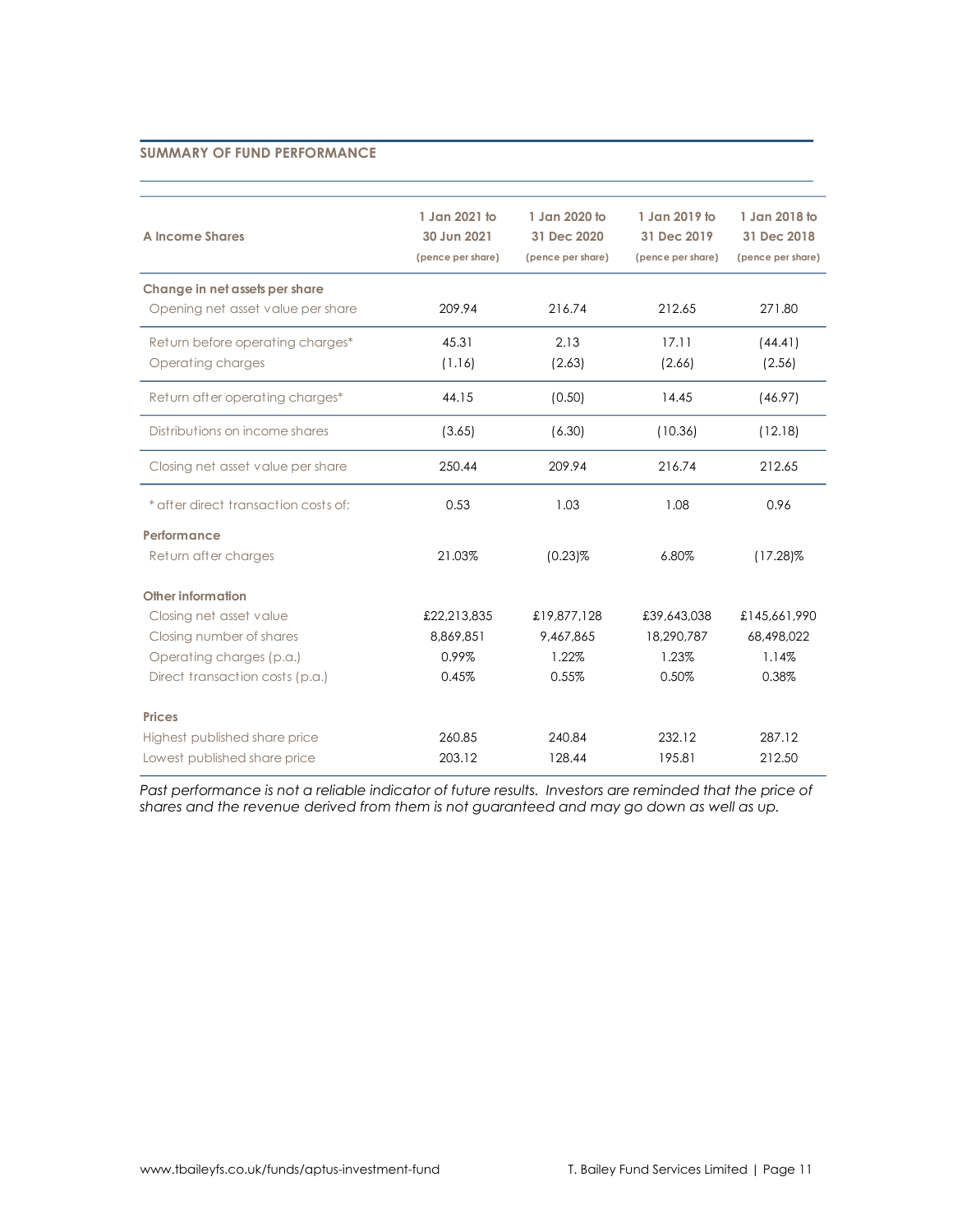| <b>B</b> Income Shares                                              | 1 Jan 2021 to<br>30 Jun 2021<br>(pence per share) | 1 Jan 2020 to<br>31 Dec 2020<br>(pence per share) | 1 Jan 2019 to<br>31 Dec 2019<br>(pence per share) | 1 Jan 2018 to<br>31 Dec 2018<br>(pence per share) |
|---------------------------------------------------------------------|---------------------------------------------------|---------------------------------------------------|---------------------------------------------------|---------------------------------------------------|
| Change in net assets per share<br>Opening net asset value per share | 263.04                                            | 272.88                                            | 268.54                                            | 344.36                                            |
| Return before operating charges*<br>Operating charges               | 56.84<br>(2.19)                                   | 2.42<br>(4.27)                                    | 21.58<br>(4.16)                                   | (55.96)<br>(4.44)                                 |
| Return after operating charges*                                     | 54.65                                             | (1.85)                                            | 17.42                                             | (60.40)                                           |
| Distributions on income shares                                      | (4.60)                                            | (7.99)                                            | (13.08)                                           | (15.42)                                           |
| Closing net asset value per share                                   | 313.09                                            | 263.04                                            | 272.88                                            | 268.54                                            |
| * after direct transaction costs of:                                | 0.66                                              | 1.37                                              | 1.37                                              | 1.29                                              |
| Performance                                                         |                                                   |                                                   |                                                   |                                                   |
| Return after charges                                                | 20.78%                                            | $(0.68)\%$                                        | 6.49%                                             | $(17.54)\%$                                       |
| Other information                                                   |                                                   |                                                   |                                                   |                                                   |
| Closing net asset value                                             | £3,490,018                                        | £2,933,225                                        | £28,353,402                                       | £68,069,753                                       |
| Closing number of shares                                            | 1,114,708                                         | 1,115,140                                         | 10,390,311                                        | 25,348,012                                        |
| Operating charges (p.a.)                                            | 1.49%                                             | 1.72%                                             | 1.53%                                             | 1.44%                                             |
| Direct transaction costs (p.a.)                                     | 0.45%                                             | 0.55%                                             | 0.50%                                             | 0.38%                                             |
| <b>Prices</b>                                                       |                                                   |                                                   |                                                   |                                                   |
| Highest published share price                                       | 326.26                                            | 303.10                                            | 292.65                                            | 363.70                                            |
| Lowest published share price                                        | 254.49                                            | 161.60                                            | 246.72                                            | 268.36                                            |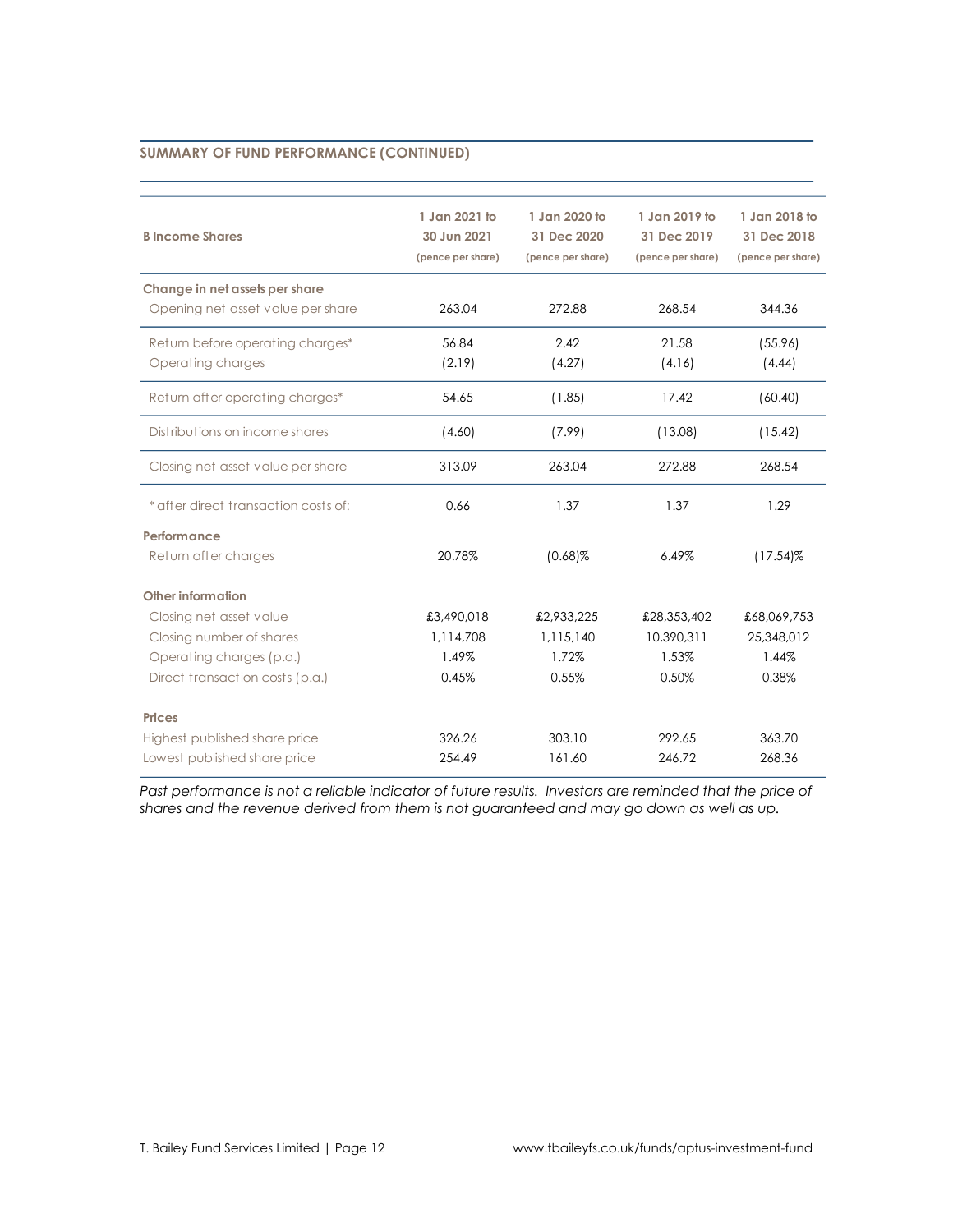| C Income Shares                                                     | 1 Jan 2021 to<br>30 Jun 2021<br>(pence per share) | 1 Jan 2020 to<br>31 Dec 2020<br>(pence per share) | 1 Jan 2019 to<br>31 Dec 2019<br>(pence per share) | 1 Jan 2018 to<br>31 Dec 2018<br>(pence per share) |
|---------------------------------------------------------------------|---------------------------------------------------|---------------------------------------------------|---------------------------------------------------|---------------------------------------------------|
| Change in net assets per share<br>Opening net asset value per share | 284.36                                            | 291.60                                            | 284.35                                            | 361.13                                            |
| Return before operating charges*<br>Operating charges               | 61.08<br>(0.78)                                   | 2.82<br>(1.77)                                    | 22.63<br>(1.51)                                   | (59.45)<br>(1.10)                                 |
| Return after operating charges*                                     | 60.30                                             | 1.05                                              | 21.12                                             | (60.55)                                           |
| Distributions on income shares                                      | (4.96)                                            | (8.29)                                            | (13.87)                                           | (16.23)                                           |
| Closing net asset value per share                                   | 339.70                                            | 284.36                                            | 291.60                                            | 284.35                                            |
| * after direct transaction costs of:                                | 0.72                                              | 1.36                                              | 1.45                                              | 1.33                                              |
| Performance                                                         |                                                   |                                                   |                                                   |                                                   |
| Return after charges                                                | 21.21%                                            | 0.36%                                             | 7.43%                                             | $(16.77)\%$                                       |
| Other information                                                   |                                                   |                                                   |                                                   |                                                   |
| Closing net asset value                                             | £7,900,040                                        | £6,611,966                                        | £7,663,965                                        | £7,520,905                                        |
| Closing number of shares                                            | 2,325,586                                         | 2,325,241                                         | 2,628,201                                         | 2,644,979                                         |
| Operating charges (p.a.)                                            | 0.49%                                             | 0.72%                                             | 0.53%                                             | 0.44%                                             |
| Direct transaction costs (p.a.)                                     | 0.45%                                             | 0.55%                                             | 0.50%                                             | 0.38%                                             |
| <b>Prices</b>                                                       |                                                   |                                                   |                                                   |                                                   |
| Highest published share price                                       | 353.69                                            | 324.31                                            | 311.47                                            | 381.71                                            |
| Lowest published share price                                        | 274.98                                            | 173.06                                            | 263.04                                            | 284.11                                            |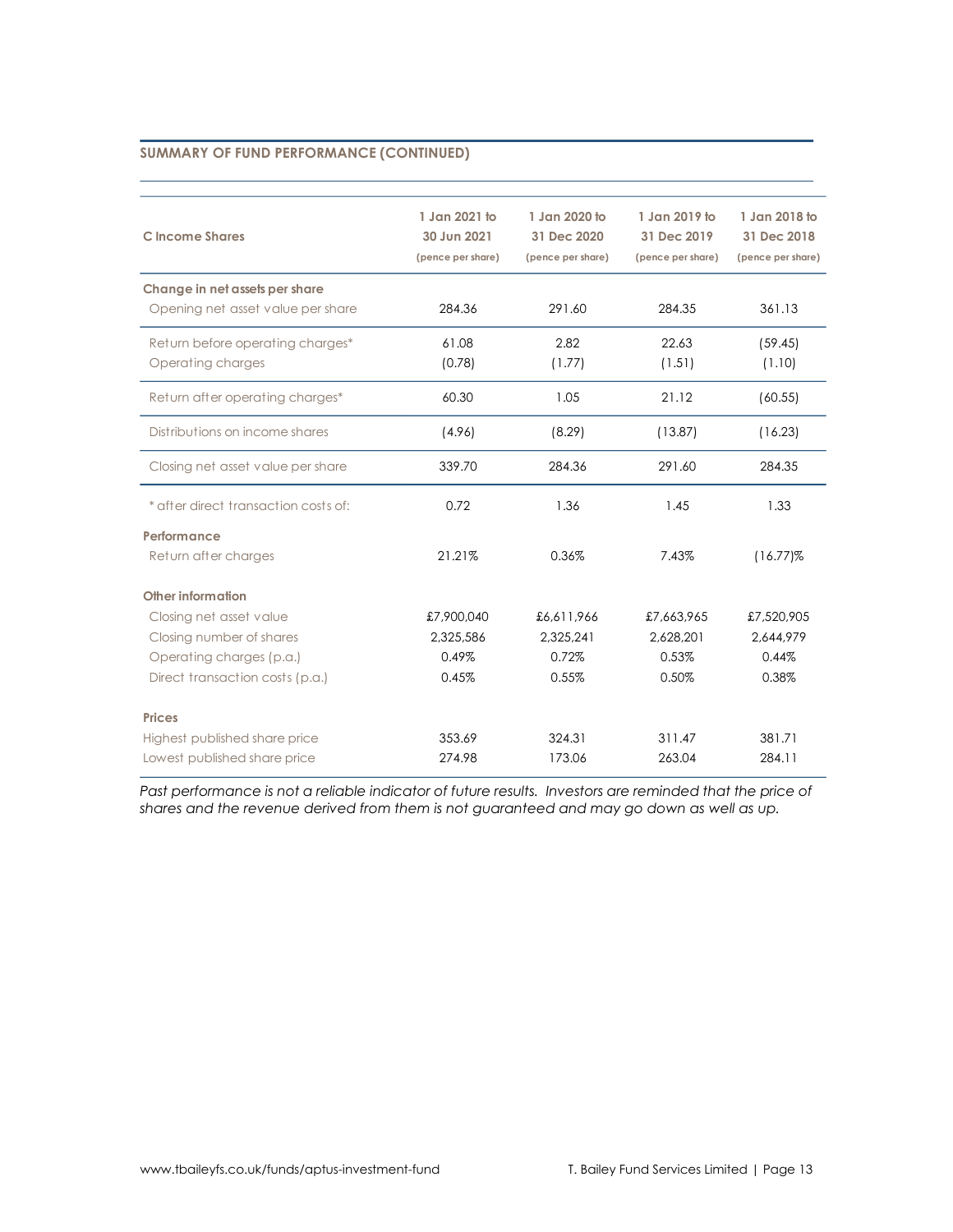| <b>A Accumulation Shares</b>               | 1 Jan 2021 to<br>30 Jun 2021<br>(pence per share) | 1 Jan 2020 to<br>31 Dec 2020<br>(pence per share) | 1 Jan 2019 to<br>31 Dec 2019<br>(pence per share) | 23 Apr $20181$ to<br>31 Dec 2018<br>(pence per share) |
|--------------------------------------------|---------------------------------------------------|---------------------------------------------------|---------------------------------------------------|-------------------------------------------------------|
| Change in net assets per share             |                                                   |                                                   |                                                   |                                                       |
| Opening net asset value per share          | 173.20                                            | 172.94                                            | 161.90                                            | 200.26                                                |
| Return before operating charges*           | 37.57                                             | 2.37                                              | 13.09                                             | (37.04)                                               |
| Operating charges                          | (0.98)                                            | (2.11)                                            | (2.05)                                            | (1.32)                                                |
| Return after operating charges*            | 36.59                                             | 0.26                                              | 11.04                                             | (38.36)                                               |
| Distributions                              | (2.95)                                            | (4.70)                                            | (7.99)                                            | (6.09)                                                |
| Retained distributions on accumulation shi | 2.95                                              | 4.70                                              | 7.99                                              | 6.09                                                  |
| Closing net asset value per share          | 209.79                                            | 173.20                                            | 172.94                                            | 161.90                                                |
| * after direct transaction costs of:       | 0.44                                              | 0.82                                              | 0.83                                              | 0.50                                                  |
| Performance                                |                                                   |                                                   |                                                   |                                                       |
| Return after charges                       | 21.13%                                            | 0.15%                                             | 6.82%                                             | $(19.16)\%$                                           |
| Other information                          |                                                   |                                                   |                                                   |                                                       |
| Closing net asset value                    | £17,263,479                                       | £6,444,516                                        | £5,750,111                                        | £17,802,242                                           |
| Closing number of shares                   | 8,228,905                                         | 3,720,931                                         | 3,324,919                                         | 10,995,749                                            |
| Operating charges (p.a.)                   | 0.99%                                             | 1.22%                                             | 1.23%                                             | 1.14%                                                 |
| Direct transaction costs (p.a.)            | 0.45%                                             | 0.55%                                             | 0.50%                                             | 0.38%                                                 |
| <b>Prices</b>                              |                                                   |                                                   |                                                   |                                                       |
| Highest published share price              | 215.37                                            | 192.19                                            | 182.31                                            | 206.79                                                |
| Lowest published share price               | 167.68                                            | 102.48                                            | 153.76                                            | 158.94                                                |

*<sup>1</sup> The A Accumulation shares were relaunched on 23 April 2018.*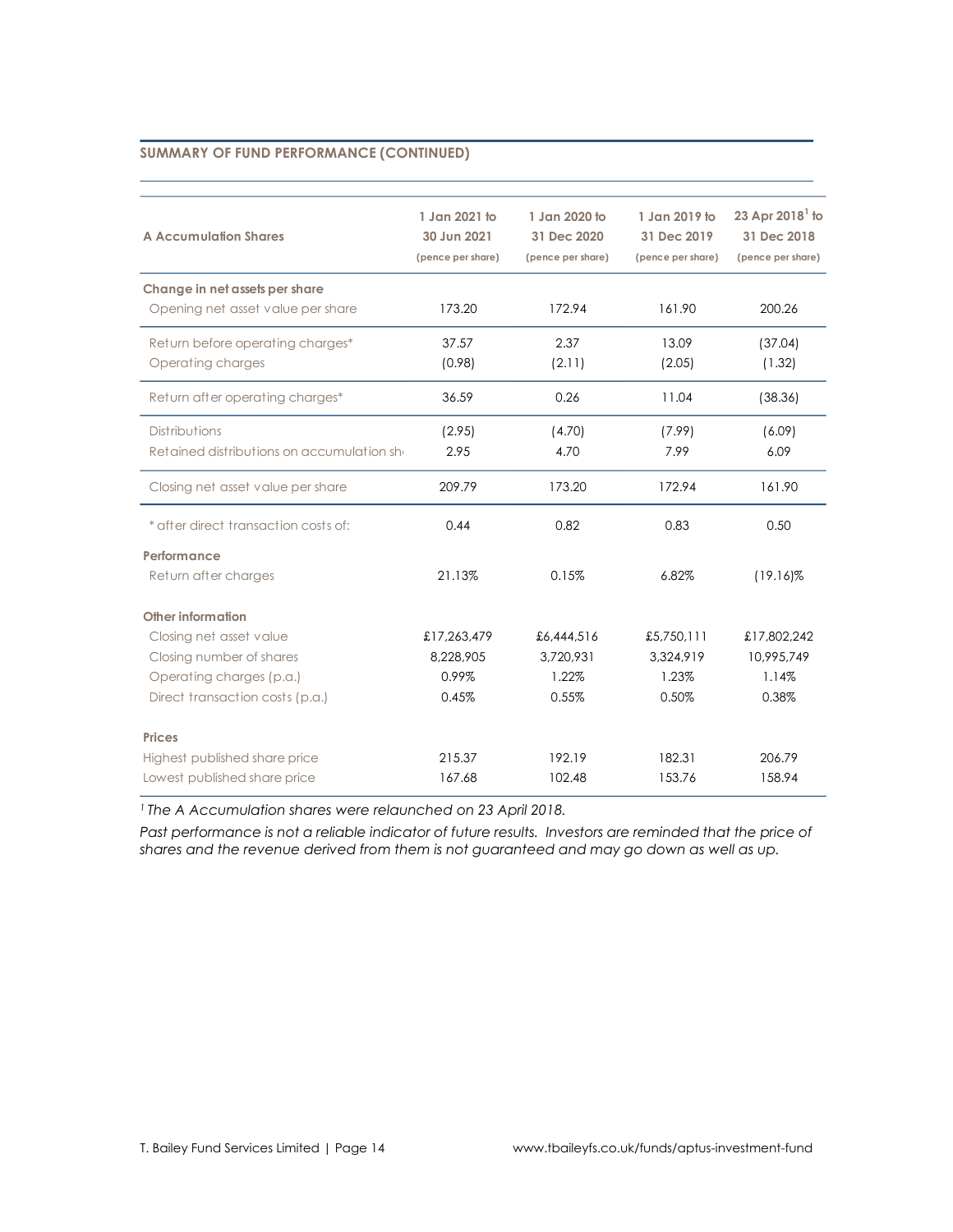| <b>B Accumulation Shares</b>               | 1 Jan 2021 to<br>30 Jun 2021<br>(pence per share) | 1 Jan 2020 to<br>31 Dec 2020<br>(pence per share) | 1 Jan 2019 to<br>31 Dec 2019<br>(pence per share) | 1 Jan 2018 to<br>31 Dec 2018<br>(pence per share) |
|--------------------------------------------|---------------------------------------------------|---------------------------------------------------|---------------------------------------------------|---------------------------------------------------|
| Change in net assets per share             |                                                   |                                                   |                                                   |                                                   |
| Opening net asset value per share          | 382.55                                            | 383.10                                            | 359.68                                            | 438.98                                            |
| Return before operating charges*           | 82.95                                             | 5.09                                              | 29.07                                             | (73.65)                                           |
| Operating charges                          | (3.19)                                            | (5.64)                                            | (5.65)                                            | (5.65)                                            |
| Return after operating charges*            | 79.76                                             | (0.55)                                            | 23.42                                             | (79.30)                                           |
| <b>Distributions</b>                       | (6.64)                                            | (11.11)                                           | (17.68)                                           | (19.82)                                           |
| Retained distributions on accumulation she | 6.64                                              | 11.11                                             | 17.68                                             | 19.82                                             |
| Closing net asset value per share          | 462.31                                            | 382.55                                            | 383.10                                            | 359.68                                            |
| * after direct transaction costs of:       | 0.97                                              | 1.82                                              | 1.85                                              | 1.64                                              |
| Performance                                |                                                   |                                                   |                                                   |                                                   |
| Return after charges                       | 20.85%                                            | $(0.14)$ %                                        | 6.51%                                             | $(18.06)\%$                                       |
| Other information                          |                                                   |                                                   |                                                   |                                                   |
| Closing net asset value                    | £18,669,351                                       | £13,684,998                                       | £19,035,996                                       | £46,587,031                                       |
| Closing number of shares                   | 4,038,284                                         | 3,577,303                                         | 4,968,903                                         | 12,952,250                                        |
| Operating charges (p.a.)                   | 1.49%                                             | 1.72%                                             | 1.53%                                             | 1.44%                                             |
| Direct transaction costs (p.a.)            | 0.45%                                             | 0.55%                                             | 0.50%                                             | 0.38%                                             |
| <b>Prices</b>                              |                                                   |                                                   |                                                   |                                                   |
| Highest published share price              | 474.79                                            | 425.57                                            | 404.40                                            | 463.65                                            |
| Lowest published share price               | 370.36                                            | 226.85                                            | 340.84                                            | 353.10                                            |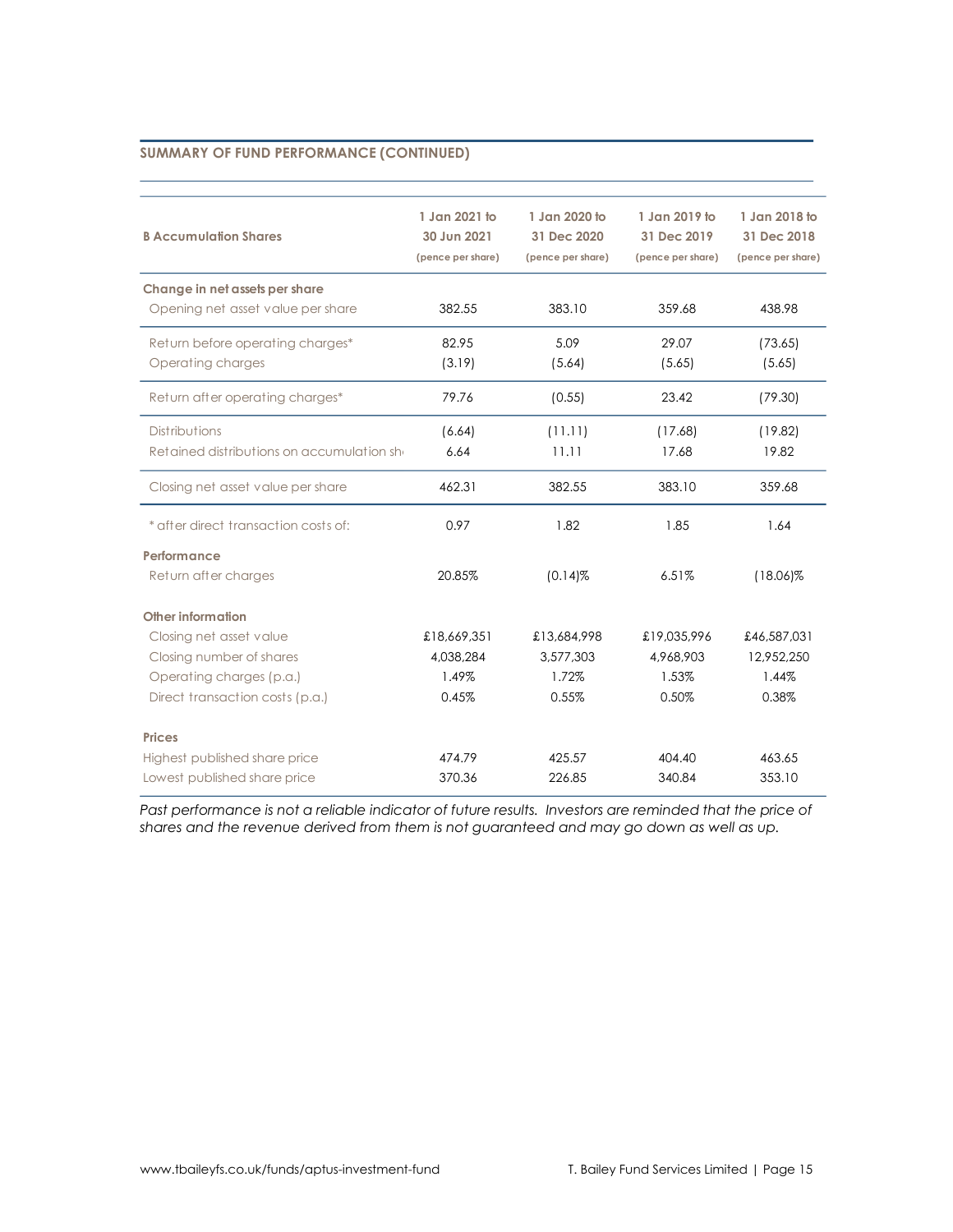| <b>C</b> Accumulation Shares               | 1 Jan 2021 to<br>30 Jun 2021<br>(pence per share) | 1 Jan 2020 to<br>31 Dec 2020<br>(pence per share) | 1 Jan 2019 to<br>31 Dec 2019<br>(pence per share) | 1 Jan 2018 to<br>31 Dec 2018<br>(pence per share) |
|--------------------------------------------|---------------------------------------------------|---------------------------------------------------|---------------------------------------------------|---------------------------------------------------|
| Change in net assets per share             |                                                   |                                                   |                                                   |                                                   |
| Opening net asset value per share          | 411.83                                            | 408.42                                            | 380.04                                            | 459.45                                            |
| Return before operating charges*           | 88.63                                             | 5.92                                              | 30.44                                             | (77.98)                                           |
| Operating charges                          | (1.13)                                            | (2.51)                                            | (2.06)                                            | (1.43)                                            |
| Return after operating charges*            | 87.50                                             | 3.41                                              | 28.38                                             | (79.41)                                           |
| <b>Distributions</b>                       | (7.18)                                            | (11.66)                                           | (18.73)                                           | (20.83)                                           |
| Retained distributions on accumulation she | 7.18                                              | 11.66                                             | 18.73                                             | 20.83                                             |
| Closing net asset value per share          | 499.33                                            | 411.83                                            | 408.42                                            | 380.04                                            |
| * after direct transaction costs of:       | 1.04                                              | 1.93                                              | 1.97                                              | 1.72                                              |
| Performance                                |                                                   |                                                   |                                                   |                                                   |
| Return after charges                       | 21.25%                                            | 0.83%                                             | 7.47%                                             | $(17.28)\%$                                       |
| Other information                          |                                                   |                                                   |                                                   |                                                   |
| Closing net asset value                    | £5,754,947                                        | £4,836,240                                        | £5,514,540                                        | £4,593,119                                        |
| Closing number of shares                   | 1,152,529                                         | 1,174,331                                         | 1,350,211                                         | 1,208,594                                         |
| Operating charges (p.a.)                   | 0.49%                                             | 0.72%                                             | 0.53%                                             | 0.44%                                             |
| Direct transaction costs (p.a.)            | 0.45%                                             | 0.55%                                             | 0.50%                                             | 0.38%                                             |
| <b>Prices</b>                              |                                                   |                                                   |                                                   |                                                   |
| Highest published share price              | 512.42                                            | 454.25                                            | 429.44                                            | 485.63                                            |
| Lowest published share price               | 398.41                                            | 242.36                                            | 362.60                                            | 373.05                                            |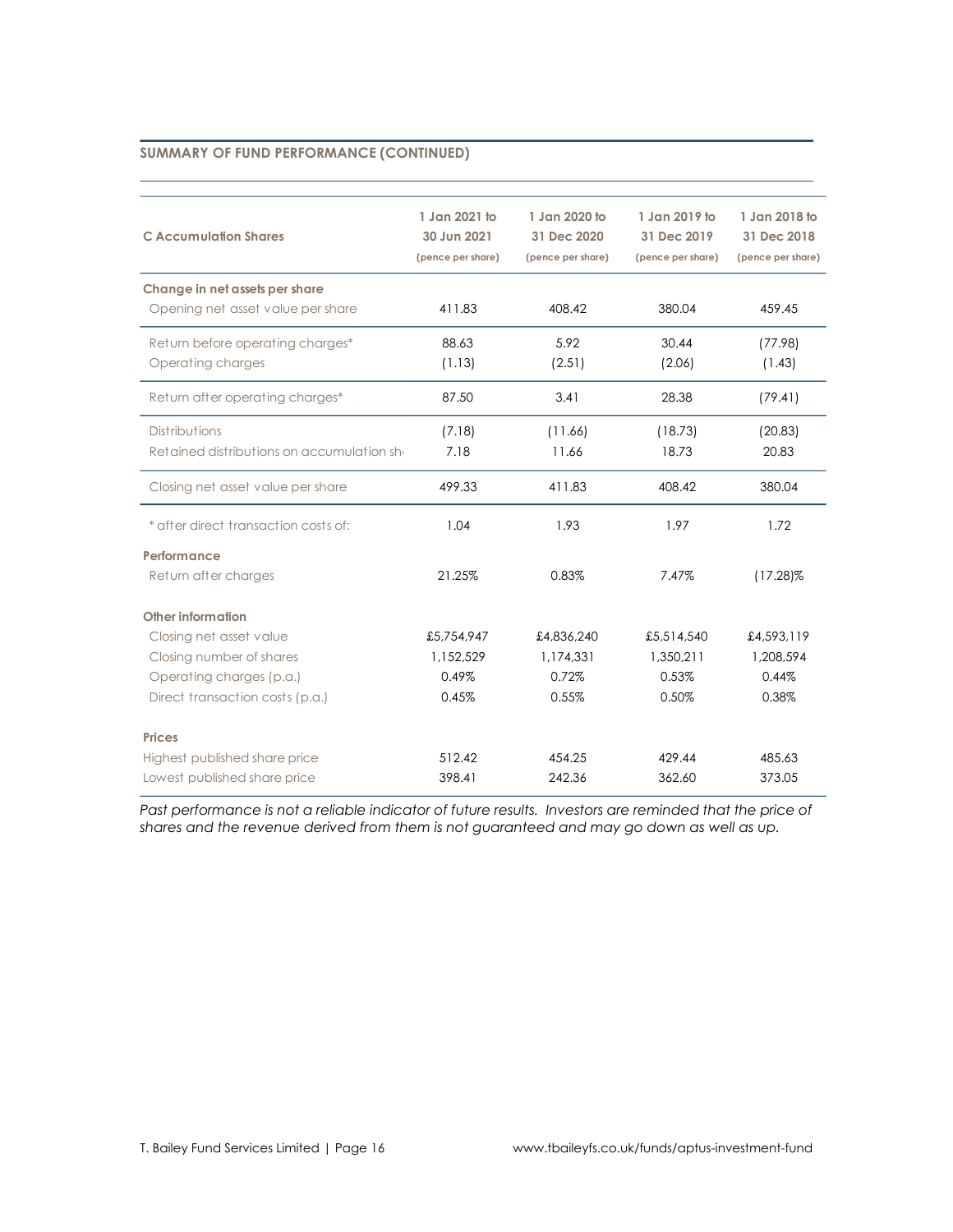| <b>B EUR Income Shares</b>                                          | 1 Jan 2021 to<br>30 Jun 2021<br>(pence per share) | 1 Jan 2020 to<br>31 Dec 2020<br>(pence per share) |          | 1 Jan 2018 to<br>31 Dec 2018<br>(pence per share) |
|---------------------------------------------------------------------|---------------------------------------------------|---------------------------------------------------|----------|---------------------------------------------------|
| Change in net assets per share<br>Opening net asset value per share | 221.53                                            | 229.69                                            | 225.85   | 290.24                                            |
| Return before operating charges*<br>Operating charges               | 47.84<br>(1.84)                                   | 1.81<br>18.17<br>(3.31)<br>(3.48)                 |          | (46.60)<br>(3.69)                                 |
| Return after operating charges*                                     | 46.00                                             | (1.50)                                            | 14.69    | (50.29)                                           |
| Distributions on income shares                                      | (3.65)                                            | (10.85)<br>(6.66)                                 |          | (14.10)                                           |
| Closing net asset value per share <sup>1</sup>                      | 263.88                                            | 221.53                                            | 229.69   | 225.85                                            |
| * after direct transaction costs of:                                | 0.56                                              | 1.07                                              | 1.14     | 1.07                                              |
| Performance                                                         |                                                   |                                                   |          |                                                   |
| Return after charges                                                | 20.76%                                            | $(0.65)\%$<br>6.50%                               |          | $(17.33)\%$                                       |
| Other information                                                   |                                                   |                                                   |          |                                                   |
| Closing net asset value                                             | £535.148                                          | £449.262                                          | £491.613 | £557,961                                          |
| Closing number of shares                                            | 202,802                                           | 202,802                                           | 214,033  | 247,048                                           |
| Operating charges (p.a.)                                            | 1.49%                                             | 1.72%                                             | 1.53%    | 1.44%                                             |
| Direct transaction costs (p.a.)                                     | 0.45%                                             | 0.55%                                             | 0.50%    | 0.38%                                             |
| <b>Prices</b>                                                       |                                                   |                                                   |          |                                                   |
| Highest published share price $(\epsilon)$                          | 3.19                                              | 3.05                                              | 2.84     | 3.48                                              |
| Lowest published share price $(\epsilon)$                           | 2.43                                              | 1.52                                              | 2.33     | 2.49                                              |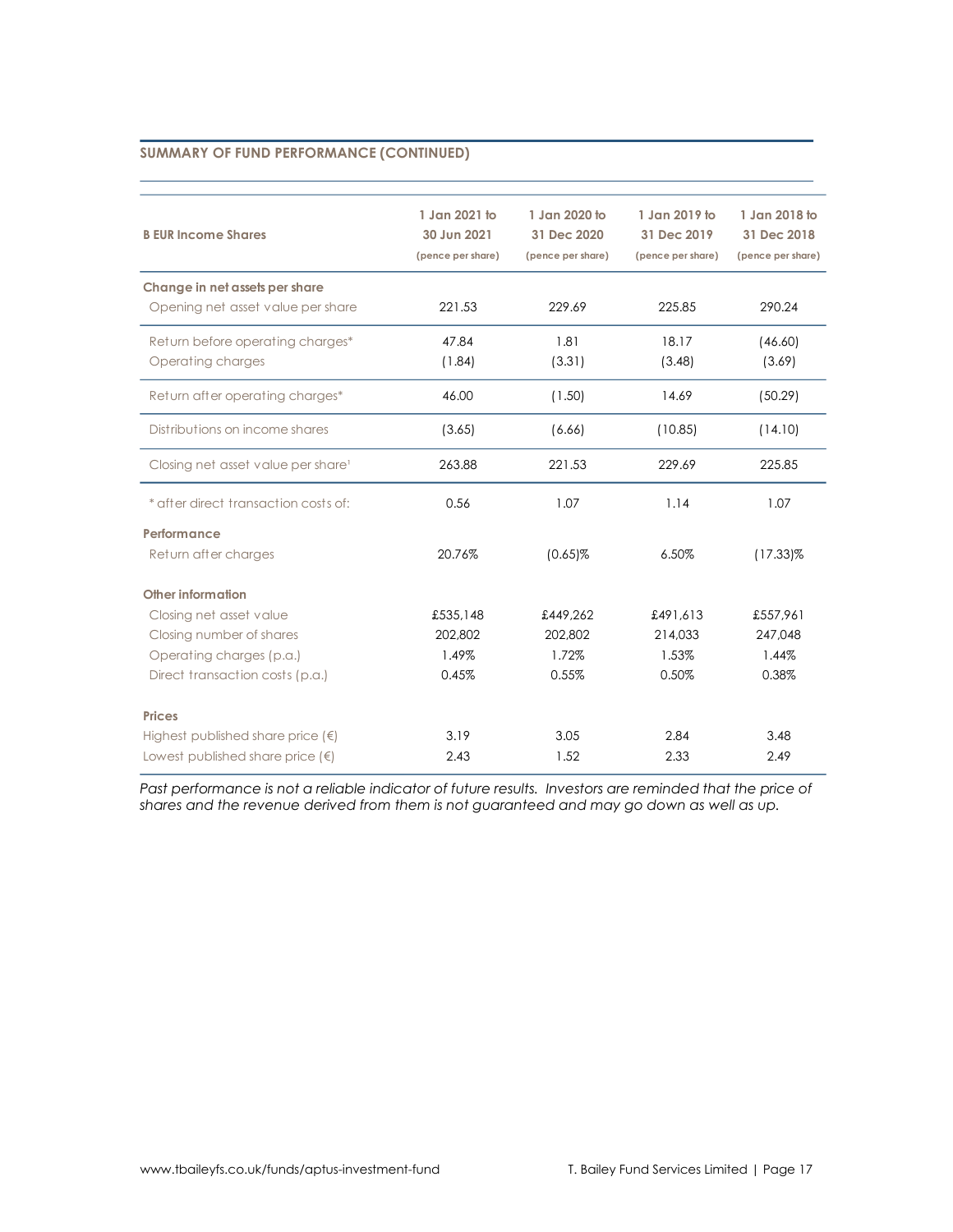| For the six-month period ended 30 June 2021            |           |             |                |
|--------------------------------------------------------|-----------|-------------|----------------|
|                                                        |           | 30.06.21    | 30.06.20       |
|                                                        | £         | £           | £              |
| Income                                                 |           |             |                |
| Net capital gains/(losses)                             |           | 11,274,881  | (25,745,798)   |
| Revenue                                                | 1,175,868 |             | 1,355,797      |
| Expenses                                               | (332,730) |             | (461,758)      |
| Interest payable and similar charges                   | (10,799)  |             | (17, 811)      |
| Net revenue before taxation                            | 832,339   |             | 876,228        |
| Taxation                                               | (102,023) |             | (72, 948)      |
| Net revenue after taxation                             |           | 730,316     | 803,280        |
| Total return/(loss) before distributions               |           | 12,005,197  | (24, 942, 518) |
| Distributions                                          |           | (1,028,505) | (1,205,115)    |
| Change in net assets attributable to shareholders from |           |             |                |
| investment activities                                  |           | 10,976,692  | (26, 147, 633) |

*Note: All of the Company's and sub-fund's results are derived from continuing operations.*

| STATEMENT OF CHANGE IN NET ASSETS ATTRIBUTABLE TO SHAREHOLDERS<br>For the six-month period ended 30 June 2021 |             |            |                |
|---------------------------------------------------------------------------------------------------------------|-------------|------------|----------------|
|                                                                                                               |             | 30.06.21   | 30.06.20       |
|                                                                                                               | £           | £          | £              |
| Opening net assets attributable to shareholders                                                               |             | 54,837,335 | 106,519,921    |
| Movements due to sales and repurchases of shares:                                                             |             |            |                |
| Amounts receivable on issue of shares                                                                         | 19,169,002  |            | 985,652        |
| Amounts payable on cancellation of shares                                                                     | (9,749,742) |            | (40,132,144)   |
|                                                                                                               |             | 9,419,260  | (39, 146, 492) |
| Dilution levy                                                                                                 |             |            | 15,043         |
| Change in net assets attributable to shareholders from                                                        |             |            |                |
| investment activities                                                                                         |             | 10,976,692 | (26, 147, 633) |
| Retained distributions on accumulation shares                                                                 |             | 593,531    | 362,833        |
| Closing net assets attributable to shareholders                                                               |             | 75,826,818 | 41,603,672     |

*Note: Section 3.30 of the IA SORP requires comparative figures for the end of the half yearly period of the prior year for the above statement. For interim financial statements this will result in the closing comparative net assets not being equal to the net assets at the start of the current period as these are not consecutive periods.*

**STATEMENT OF TOTAL RETURN**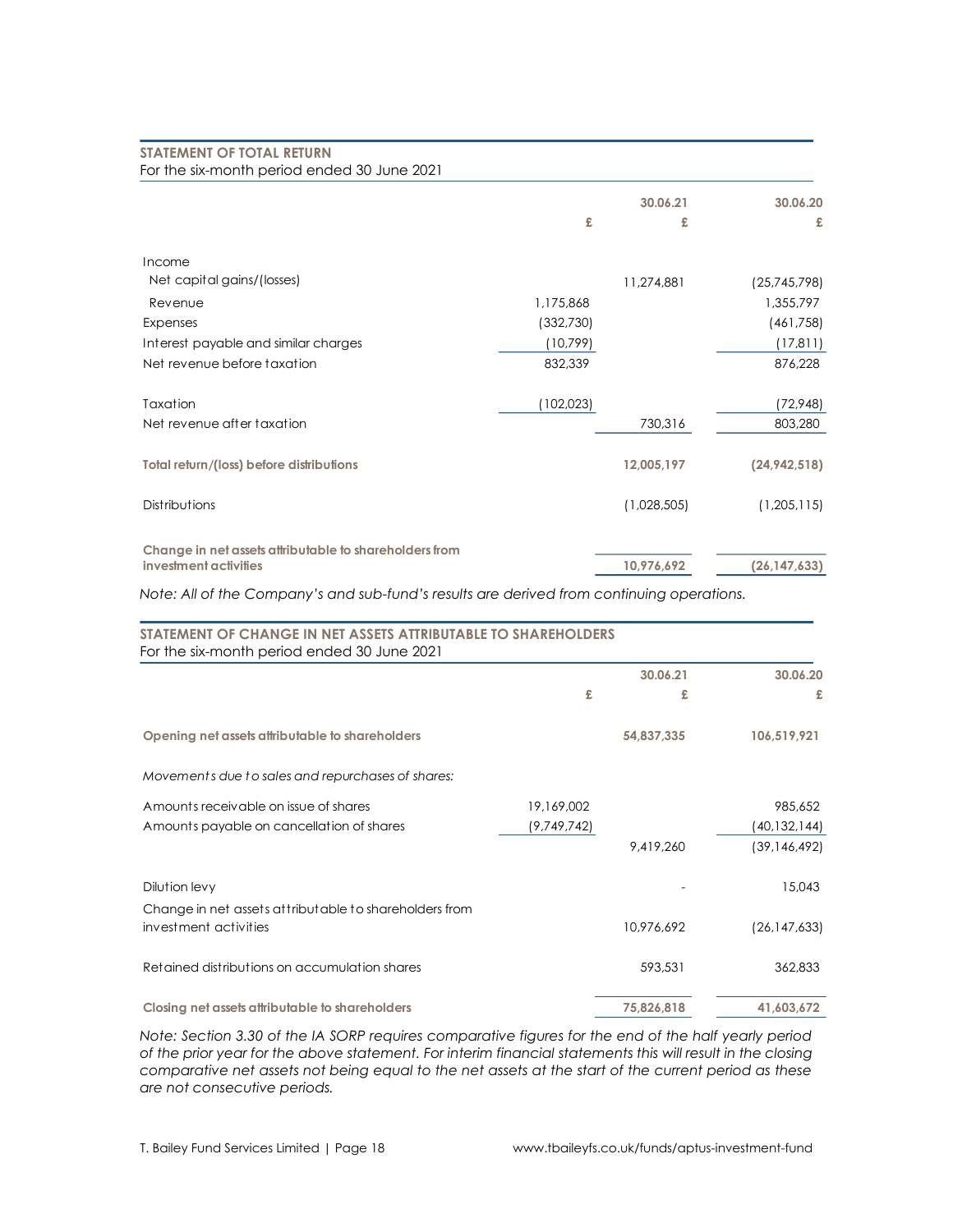# **BALANCE SHEET** As at 30 June 2021

|                                         | 30.06.21<br>£ | 31.12.20<br>£ |
|-----------------------------------------|---------------|---------------|
| Assets:                                 |               |               |
| <b>Fixed Assets:</b>                    |               |               |
| Investments                             | 74,381,003    | 54,926,994    |
| <b>Current Assets:</b>                  |               |               |
| <b>Debtors</b>                          | 611,287       | 661,690       |
| Cash and bank balances                  | 1,922,382     | 74,627        |
| <b>Total assets</b>                     | 76,914,672    | 55,663,311    |
| Liabilities:                            |               |               |
| Investment liabilities                  | 261,737       | 132,438       |
| <b>Creditors</b>                        |               |               |
| Distribution payable on income shares   | 497,882       | 397,676       |
| Other creditors                         | 328,235       | 295,862       |
| <b>Total liabilities</b>                | 1,087,854     | 825,976       |
| Net assets attributable to shareholders | 75,826,818    | 54,837,335    |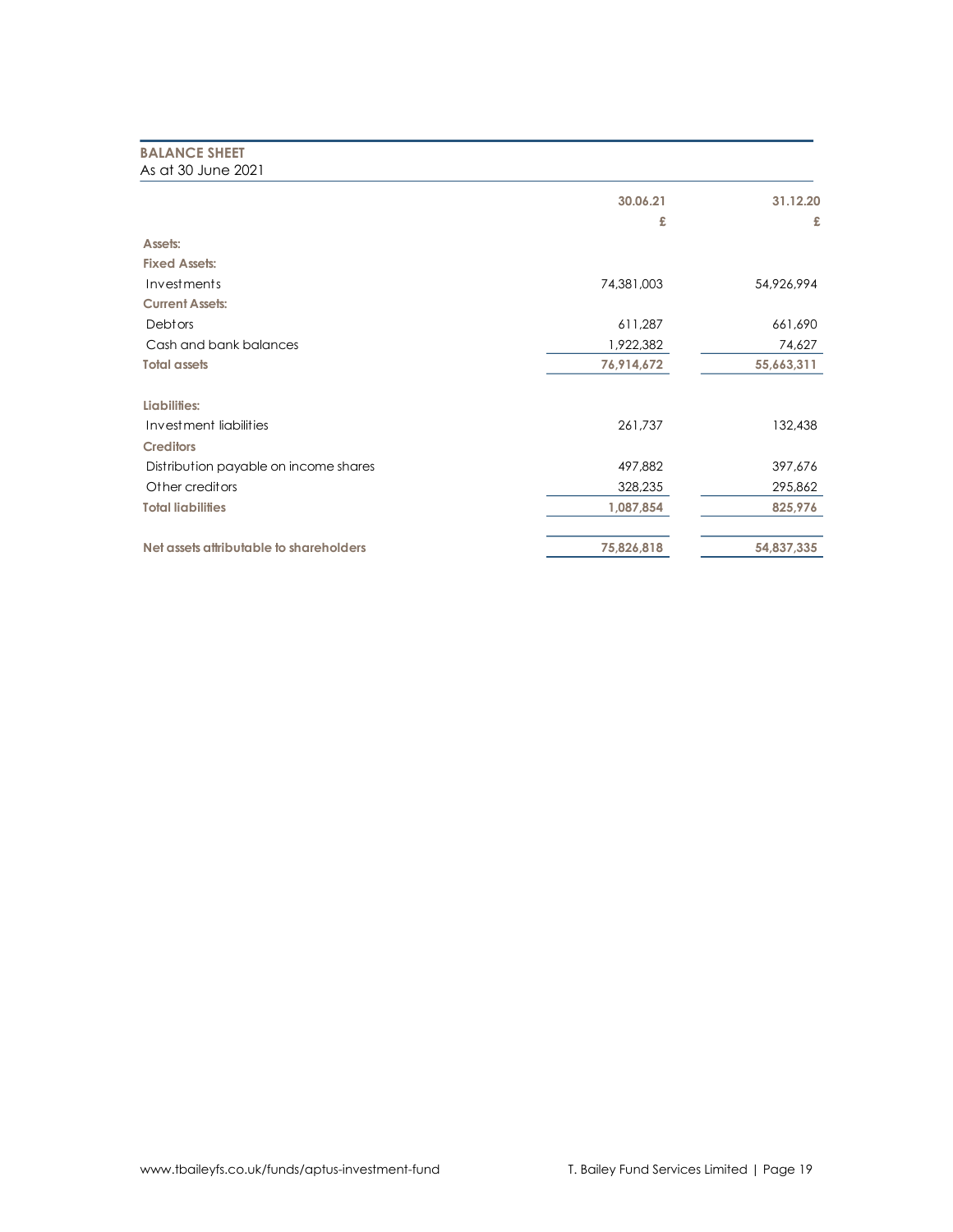# **NOTES TO THE FINANCIAL STATEMENTS** As at 30 June 2021

### **Accounting policies**

The financial statements have been prepared on the basis of the accounting policies set out in the Annual Report and Financial Statements for the year ended 31 December 2020.

The financial statements have been prepared under the historical cost basis, as modified by the revaluation of investments, and in accordance with Financial Reporting Standard 102 (FRS 102) and in accordance with the Statement of Recommended Practice (SORP) for Financial Statements of Authorised Funds issued by the Investment Association in May 2014.

As described in the Statement of the Authorised Corporate Director's Responsibilities, the ACD continues to adopt the going concern basis in the preparation of the financial statements of the Fund.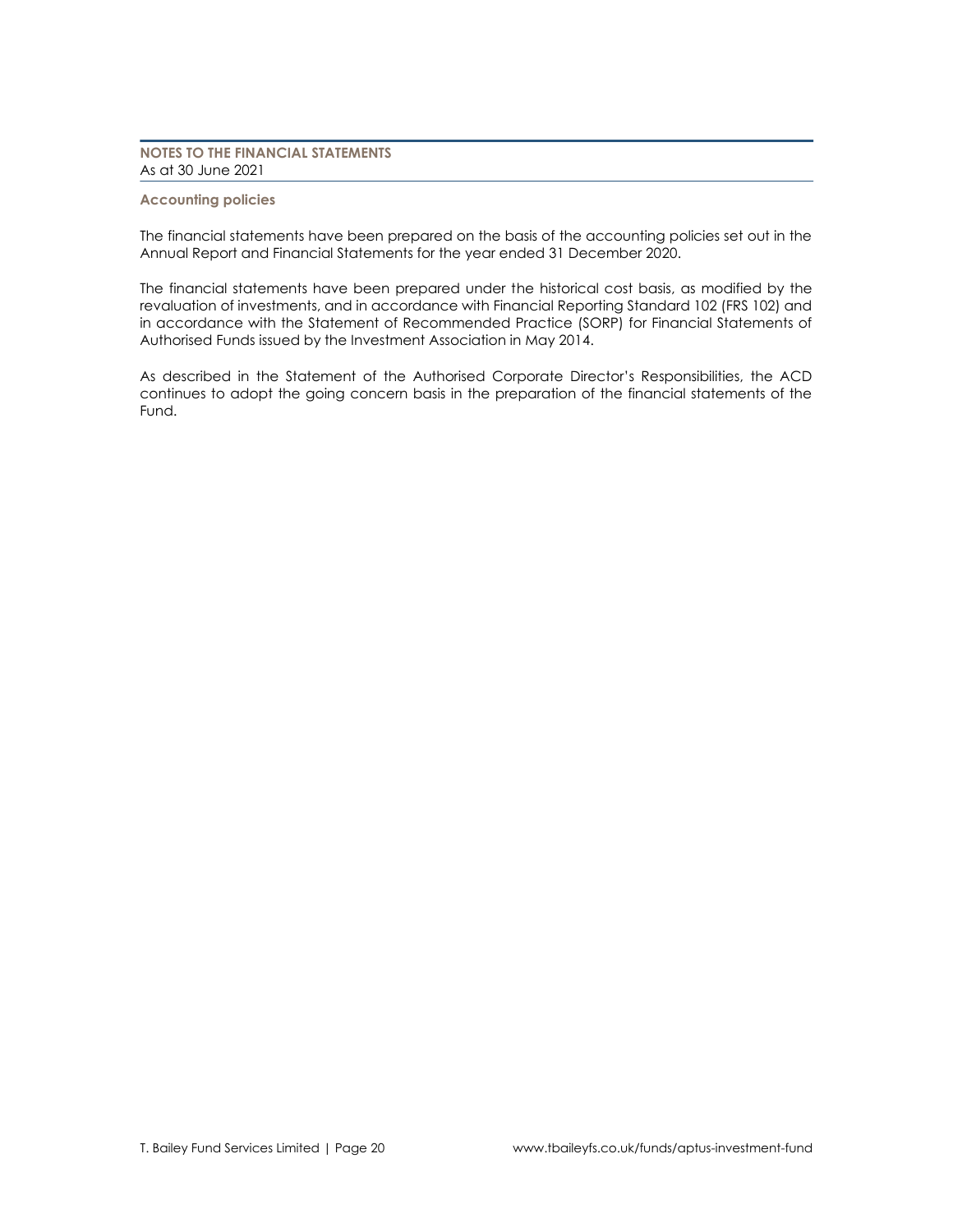# **DISTRIBUTION TABLE** For the six-month period ended 30 June 2021

## **Interim Distribution (30 June 2021)**

Group 1 - Shares purchased on or prior to 31 December 2020

Group 2 - Shares purchased after 31 December 2020

| <b>Shares</b>         | Revenue |         | Equalisation <sup>1</sup> Paid/Accumulated Paid/Accumulated |                     |
|-----------------------|---------|---------|-------------------------------------------------------------|---------------------|
|                       | (pence) | (pence) | 31.08.21<br>(pence)                                         | 31.08.20<br>(pence) |
|                       |         |         |                                                             |                     |
| A Income              |         |         |                                                             |                     |
| Group 1               | 3.6510  |         | 3.6510                                                      | 3.4718              |
| Group 2               | 1.6547  | 1.9963  | 3.6510                                                      | 3.4718              |
| <b>B</b> Income       |         |         |                                                             |                     |
| Group 1               | 4.6011  |         | 4.6011                                                      | 4.4209              |
| Group 2               | 1.3255  | 3.2756  | 4.6011                                                      | 4.4209              |
| C Income              |         |         |                                                             |                     |
| Group 1               | 4.9597  |         | 4.9597                                                      | 4.6752              |
| Group 2               | 3.6797  | 1.2800  | 4.9597                                                      | 4.6752              |
| <b>A Accumulation</b> |         |         |                                                             |                     |
| Group 1               | 2.9469  |         | 2.9469                                                      | 2.7684              |
| Group 2               | 1.4826  | 1.4643  | 2.9469                                                      | 2.7684              |
| <b>B</b> Accumulation |         |         |                                                             |                     |
| Group 1               | 6.6420  |         | 6.6420                                                      | 6.1168              |
| Group 2               | 2.9172  | 3.7248  | 6.6420                                                      | 6.1168              |
| <b>CAccumulation</b>  |         |         |                                                             |                     |
| Group 1               | 7.1845  |         | 7.1845                                                      | 6.5458              |
| Group 2               | 2.1053  | 5.0792  | 7.1845                                                      | 6.5458              |
| <b>B EUR Income</b>   |         |         |                                                             |                     |
| Group 1               | 3.6529  |         | 3.6529                                                      | 3.6731              |
| Group 2               | 3.6529  |         | 3.6529                                                      | 3.6731              |

*Lequalisation applies only to shares purchased during the distribution period (Group 2 shares). It is the average amount of revenue included in the purchase price of all Group 2 shares and is refunded to holders of these shares as a return of capital. Being capital, it is not liable to income tax but must be deducted from the cost of shares for capital gains tax purposes.*

*Note: Foreign currency share class rates are disclosed in pence but converted for payment using an appropriate exchange rate.*